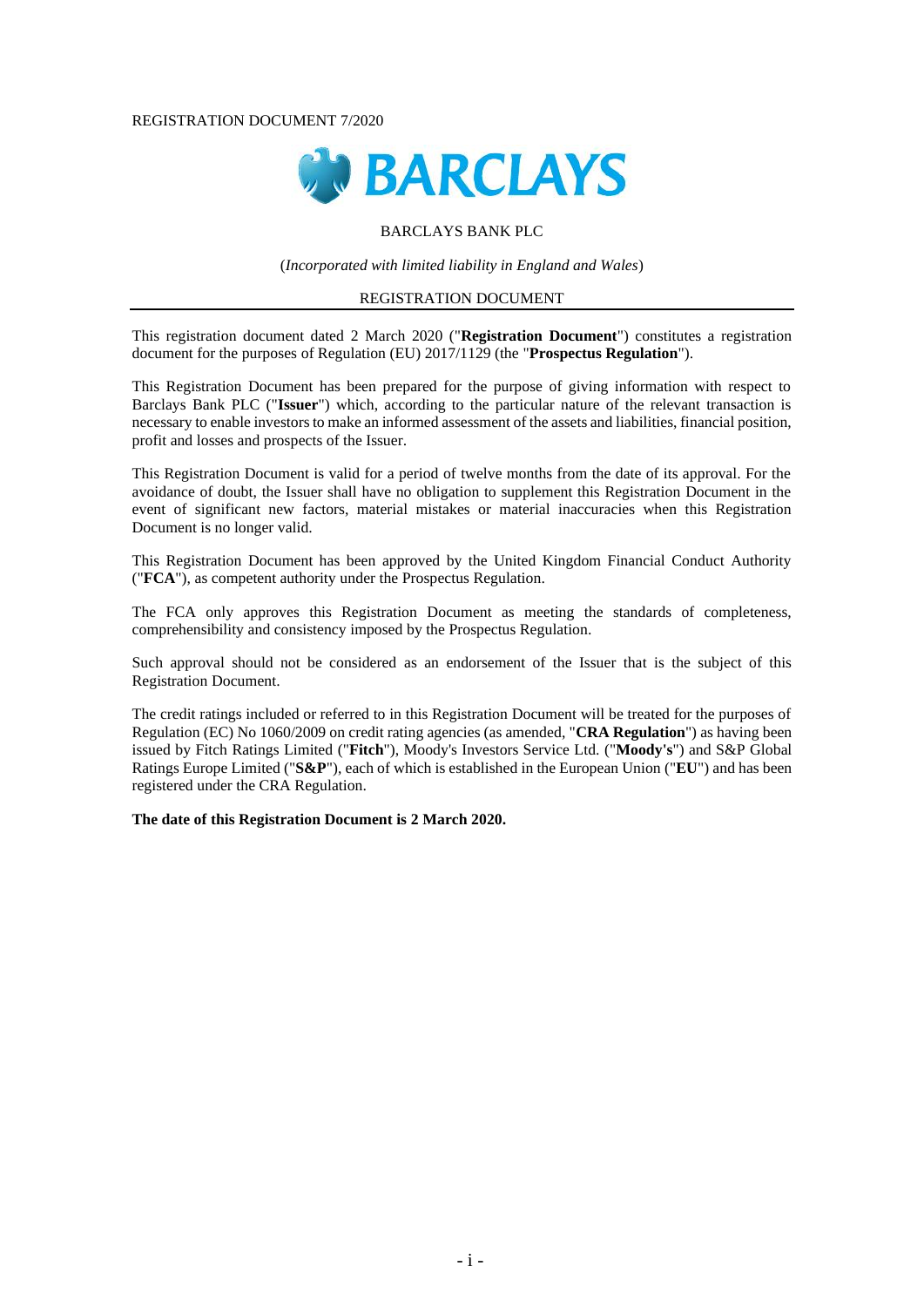#### **IMPORTANT NOTICES**

The Issuer accepts responsibility for the information contained in this Registration Document and declares that, to the best of the knowledge of the Issuer, the information contained in this Registration Document, is in accordance with the facts and that the Registration Document makes no omission likely to affect its import.

This Registration Document is to be read and construed with all documents incorporated by reference into it.

No person has been authorised to give any information or to make any representation not contained in or not consistent with this Registration Document, including any documents incorporated by reference herein, and, if given or made, such information or representation must not be relied upon as having been authorised by the Issuer, any trustee or any dealer appointed in relation to any issue of debt or derivative securities by the Issuer.

This Registration Document, including any documents incorporated by reference herein, should not be considered as a recommendation by the Issuer, any trustee or any dealer appointed in relation to any issue of debt or derivative securities by the Issuer that any recipient of this Registration Document, including any document incorporated by reference herein, should purchase any debt or derivative securities issued by the Issuer.

Each prospective investor contemplating subscribing for or purchasing debt or derivative securities issued by the Issuer should consider the terms and conditions of such debt or derivative securities, as set out in the relevant prospectus or other offering document, independently (or at the advice of its own professional advisers), in addition to making its own independent investigation of the financial condition and affairs, and its own appraisal of the creditworthiness, of the Issuer. No part of this Registration Document including any documents incorporated by reference herein constitutes an offer or invitation by or on behalf of the Issuer, any trustee or any dealer appointed in relation to any issue of debt or derivative securities by the Issuer or any of them to any person to subscribe for or to purchase any of the debt or derivative securities issued by the Issuer.

None of the delivery of this Registration Document or any documents incorporated by reference herein or any prospectus, other offering document referring to this Registration Document or any relevant Final Terms or Pricing Supplement or the offering, sale or delivery of any debt or derivative securities shall, in any circumstances, create any implication that there has been no change in the affairs of the Issuer since the date hereof, or that the information contained in this Registration Document including any documents incorporated by reference herein, is correct at any time subsequent to the date hereof or that any other written information delivered in connection herewith or therewith is correct as of any time subsequent to the date indicated in such document. Any dealer or trustee appointed in relation to any issue of debt or derivative or securities by the Issuer expressly does not undertake to review the financial condition or affairs of the Issuer or its subsidiary undertakings during the life of such securities.

The distribution of this Registration Document, including any document incorporated by reference herein, and the offer or sale of securities issued by the Issuer may be restricted by law in certain jurisdictions. Persons into whose possession this Registration Document or any document incorporated by reference herein or any securities issued by the Issuer come must inform themselves about, and observe, any such restrictions. For a description of certain restrictions on offers, sales and deliveries of securities issued by the Issuer and on the distribution of this Registration Document, including any document incorporated by reference herein, see the applicable description of arrangements relating to subscription and sale of the relevant debt or derivative securities in the relevant prospectus or other offering document.

In this Registration Document and in relation to any securities issued by the Issuer, references to the "**relevant dealers**" are to whichever of the dealers enters into an agreement for the issue of such securities issued by the Issuer as described in the applicable description of arrangements relating to subscription and sale of the relevant debt or derivative securities in the relevant prospectus or other offering document and references to the "**relevant Final Terms**" are to the Final Terms or Pricing Supplement relating to such securities.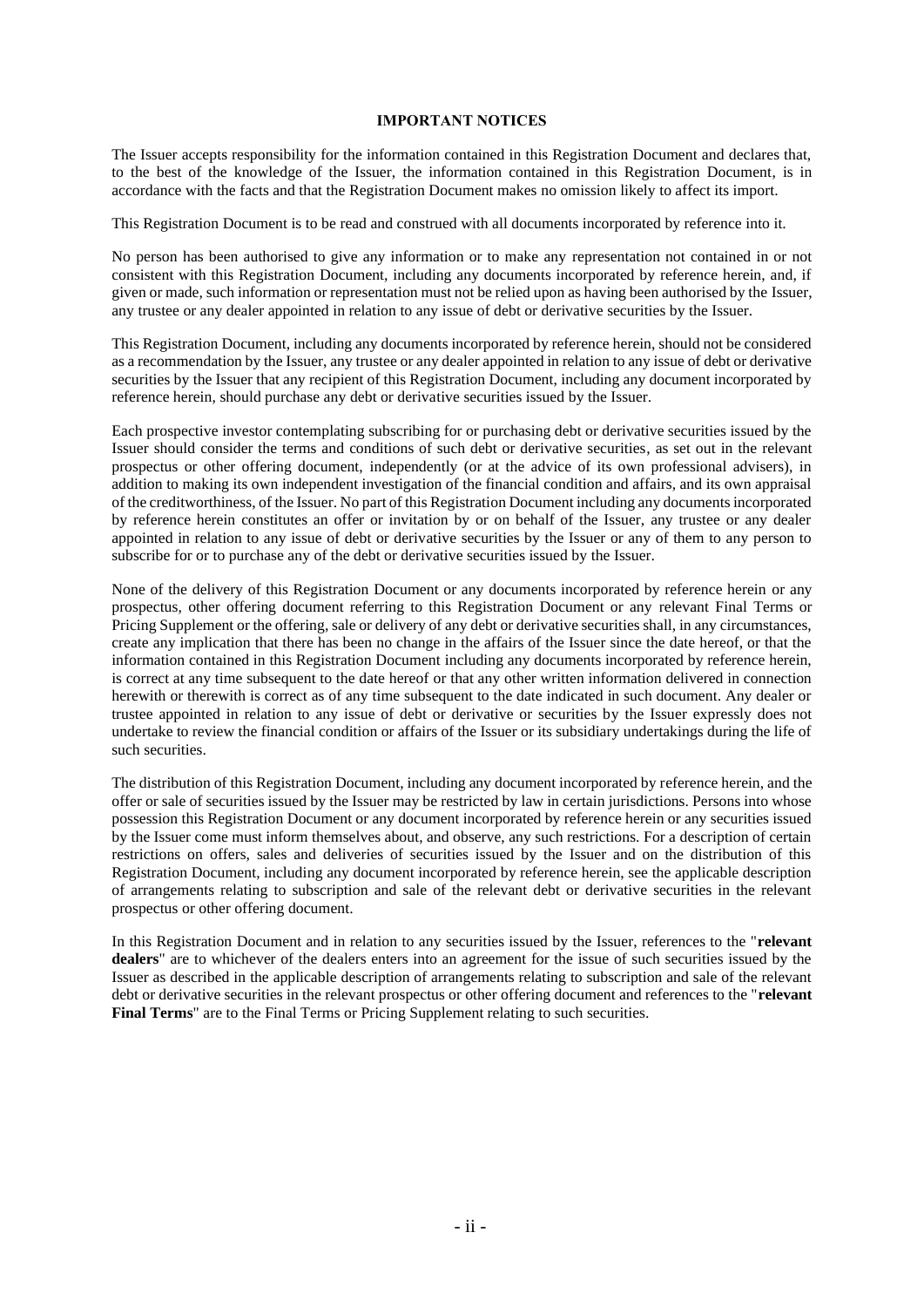# **INTRODUCTION**

### **What is this document?**

This Registration Document contains information describing the Issuer's business activities as well as certain financial information and material risks faced by the Issuer and the Barclays Bank Group, which, according to the particular nature of the Issuer and the Barclays Bank Group and the securities which the Issuer may offer to the public or apply to have admitted to trading on a regulated market, is necessary to enable you to make an informed assessment of the assets and liabilities, financial position, profit and losses and prospects of the Issuer and the Barclays Bank Group. Some of this information is incorporated by reference into this Registration Document.

#### **How do I use this Registration Document?**

You should read and understand fully the contents of this Registration Document, including any documents incorporated by reference. This Registration Document contains important information about the Issuer and the Barclays Bank Group, as well as describing certain risks relating to the Issuer, the Barclays Bank Group and their business. An overview of the various sections comprising this Registration Document is set out below.

- The *Risk Factors* section describes the principal risks and uncertainties which could have a material adverse effect on the business, operations, financial condition or prospects of the Issuer and/or the Barclays Bank Group, and could have a material adverse effect on the return on the Securities.
- The *Information Incorporated by Reference* section sets out the information that is deemed to be incorporated by reference into this Registration Document. This Registration Document should be read together with all information which is deemed to be incorporated into this Registration Document by reference.
- The *Issuer, the Barclays Bank Group and the Group* section provides certain information about the Issuer, the Barclays Bank Group and the Group, as well as details of litigation, investigations and reviews that the Issuer and the Barclays Bank Group are party to and the subject of.
- The *General Information* section sets out further information on the Issuer and the Barclays Bank Group which the Issuer is required to include under applicable rules (including details of where you can inspect documents which are relevant to you in conjunction with this Registration Document).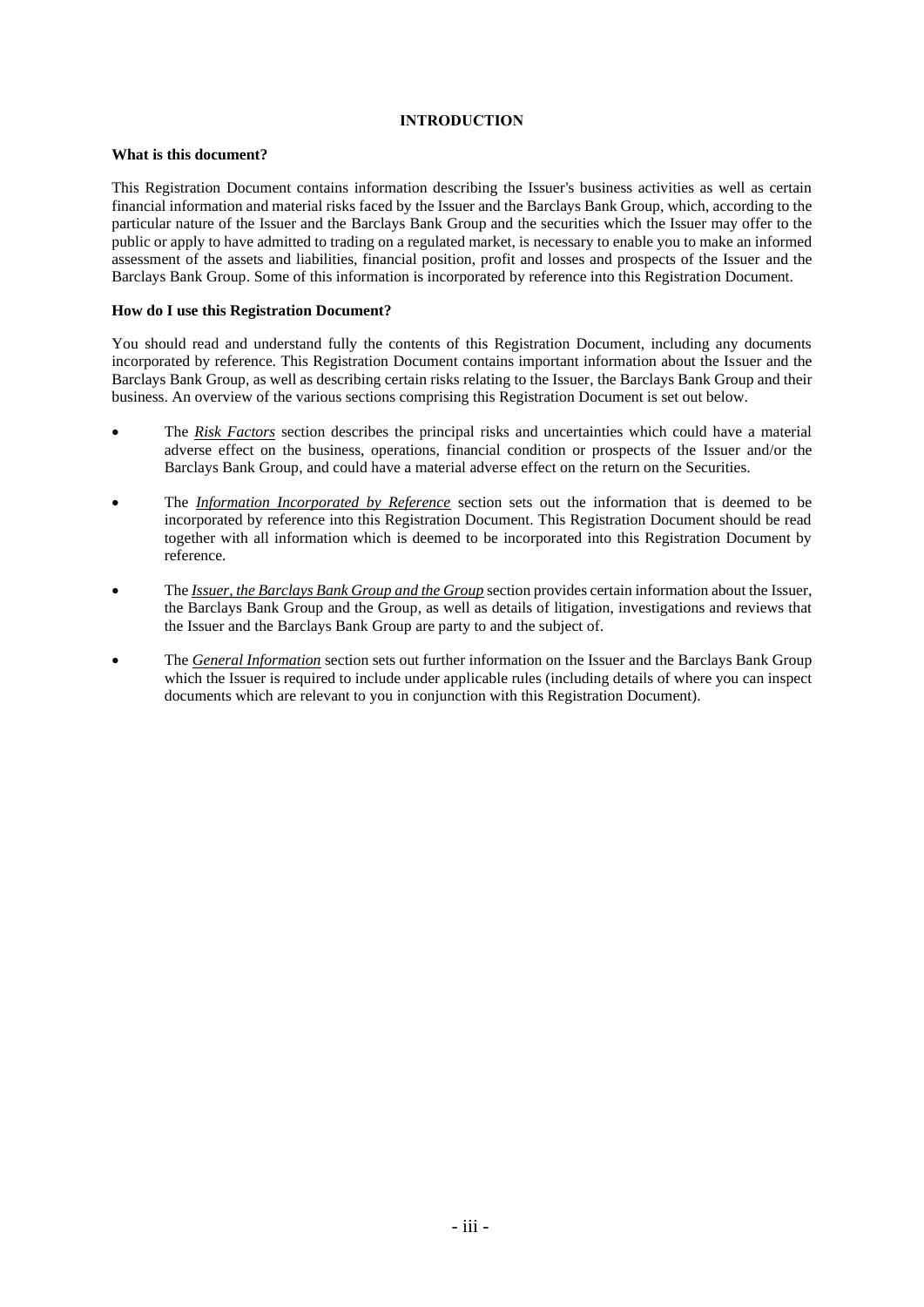#### **DEFINITIONS AND INTERPRETATION**

The terms the "**Group**" or "**Barclays**" mean Barclays PLC together with its subsidiaries and the term "**Barclays Bank Group**" means Barclays Bank PLC together with its subsidiaries.

In this Registration Document, the abbreviations "**£m**" and "**£bn**" represent millions and thousands of millions of pounds sterling, respectively.

"**Securities**" means any securities issued by the Issuer described in any securities note and, if applicable, summary, which when read together with this Registration Document comprise a prospectus for the purposes of Article 6(3) of the Prospectus Regulation or in any base prospectus for the purposes of Article 8 of the Prospectus Regulation or other offering document into which this Registration Document may be incorporated by reference.

"**UK Bail-in Power**" means any write-down, conversion, transfer, modification and/or suspension power existing from time to time under any laws, regulations, rules or requirements relating to the resolution of banks, banking group companies, credit institutions and/or investment firms incorporated in the United Kingdom in effect and applicable in the United Kingdom to the Issuer or other members of the Group (as the same has been or may be amended from time to time) pursuant to which obligations of a bank, banking group company, credit institution or investment firm or any of its affiliates can be reduced, cancelled, amended, transferred and/or converted into shares or other securities or obligations of the obligor or any other person.

Where the context so requires, capitalised terms used will be defined in this Registration Document and are referenced in the Index of Abbreviations to this Registration Document.

Any reference in this Registration Document to any legislation (whether primary legislation or other subsidiary legislation made pursuant to primary legislation) shall be construed as a reference to such legislation as the same may have been, or may from time to time be, amended, superseded or re-enacted.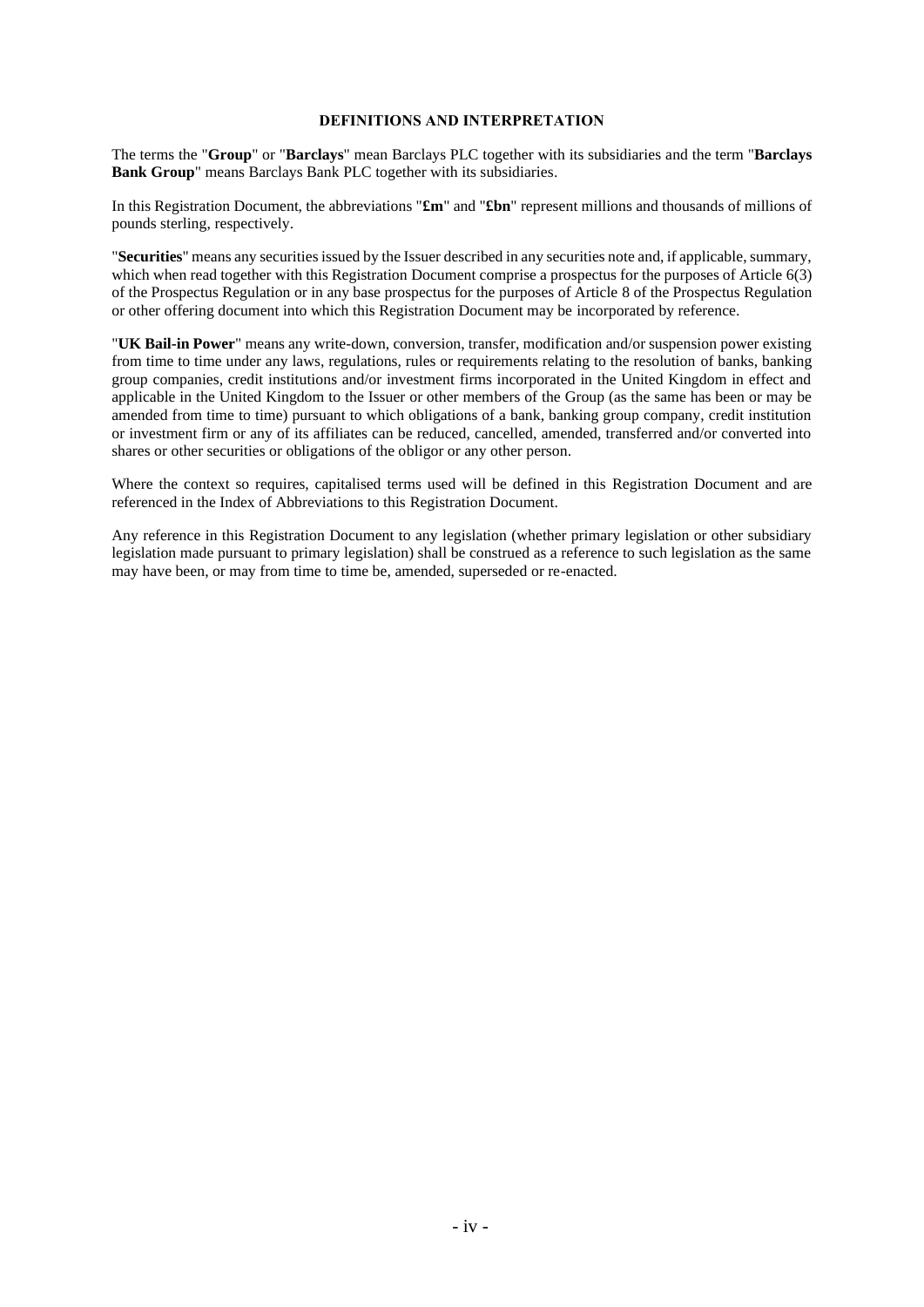# **TABLE OF CONTENTS**

# Page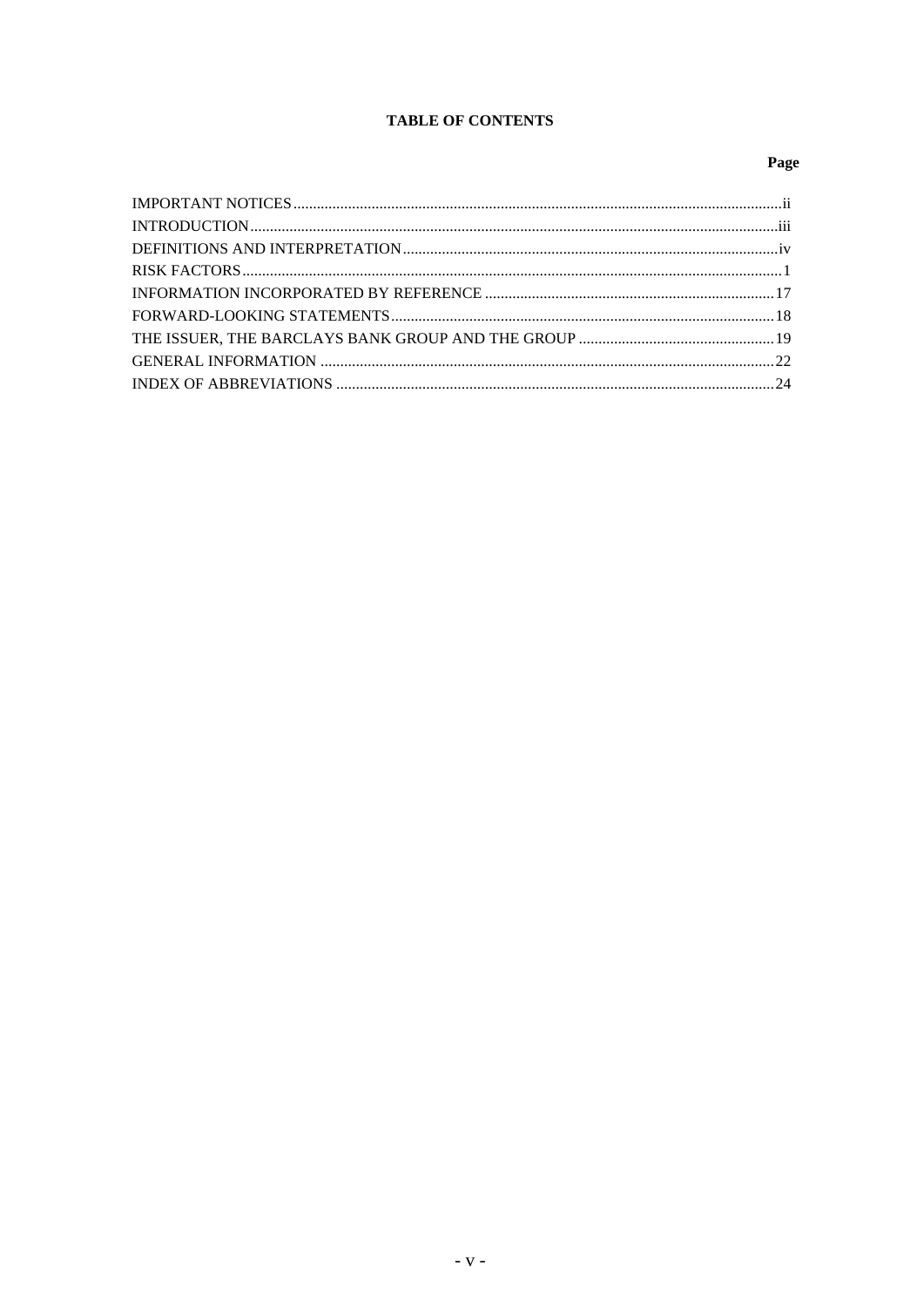#### **RISK FACTORS**

*Prospective investors should consider carefully the risks set forth and referred to below and the other information contained in this Registration Document (including any information incorporated by reference herein) prior to making any investment decision with respect to the Securities.*

*Each of the risks described below could have a material adverse effect on the Issuer's business, operations, financial condition or prospects, which, in turn, could have a material adverse effect on the return on the Securities. Prospective investors should only invest in the Securities after assessing these risks. More than one risk factor may have a simultaneous or a compounding effect which may not be predictable. No assurance can be given as to the effect that any combination of risk factors may have on the return on the Securities. The risks below are not exhaustive and there may be additional risks and uncertainties that are not presently known to the Issuer or that the Issuer currently believes to be immaterial but that could have a material impact on the business, operations, financial condition or prospects of the Issuer.*

*Prospective investors should note that the risks described below are not the only risks the Issuer faces. The Issuer has described only those risks relating to its operations that it considers to be material. There may be additional risks that the Issuer currently considers not to be material or of which it is not currently aware, and any of these risks could have the effects set forth above.*

#### **Principal Risks relating to the Issuer**

Material risks are those to which senior management pay particular attention and which could cause the delivery of the Barclays Bank Group's strategy, results of operations, financial condition and/or prospects to differ materially from expectations. Emerging risks are those which have unknown components, the impact of which could crystallise over a longer time period. In addition, certain other factors beyond the Barclays Bank Group's control, including escalation of terrorism or global conflicts, natural disasters, epidemic outbreaks and similar events, although not detailed below, could have a similar impact on the Barclays Bank Group.

#### **Material existing and emerging risks potentially impacting more than one principal risk**

#### 1. **Business conditions, general economy and geopolitical issues**

The Barclays Bank Group's operations are subject to potentially unfavourable global and local economic and market conditions, as well as geopolitical developments, which may have a material effect on the Barclays Bank Group's business, results of operations, financial condition and prospects.

A deterioration in global or local economic and market conditions may lead to (among other things): (i) deteriorating business, consumer or investor confidence and lower levels of fixed asset investment and productivity growth, which in turn may lead to lower client activity, including lower demand for borrowing from creditworthy customers; (ii) higher default rates, delinquencies, write-offs and impairment charges as borrowers struggle with the burden of additional debt; (iii) subdued asset prices and payment patterns, including the value of any collateral held by the Barclays Bank Group; (iv) markto-market losses in trading portfolios resulting from changes in factors such as credit ratings, share prices and solvency of counterparties; and (v) revisions to calculated expected credit losses ("**ECLs**") leading to increases in impairment allowances. In addition, the Barclays Bank Group's ability to borrow from other financial institutions or raise funding from external investors may be affected by deteriorating economic conditions and market disruption.

Geopolitical events may lead to further financial instability and affect economic growth. In particular:

- In the United Kingdom ("**UK**"), the decision to leave the EU may give rise to further economic and political consequences including for investment and market confidence in the UK and the remainder of EU. See "*Process of UK withdrawal from the EU*" below for further details.
- A significant proportion of the Barclays Bank Group's portfolio is located in the United States ("**US**"), including a major credit card portfolio and a range of corporate and investment banking exposures. The possibility of significant continued changes in US policy in certain sectors (including trade, healthcare and commodities), may have an impact on the Barclays Bank Group's associated portfolios. Stress in the US economy, weakening gross domestic product ("**GDP**") and the associated exchange rate fluctuations, heightened trade tensions (such as the current dispute between the US and China), an unexpected rise in unemployment and/or an increase in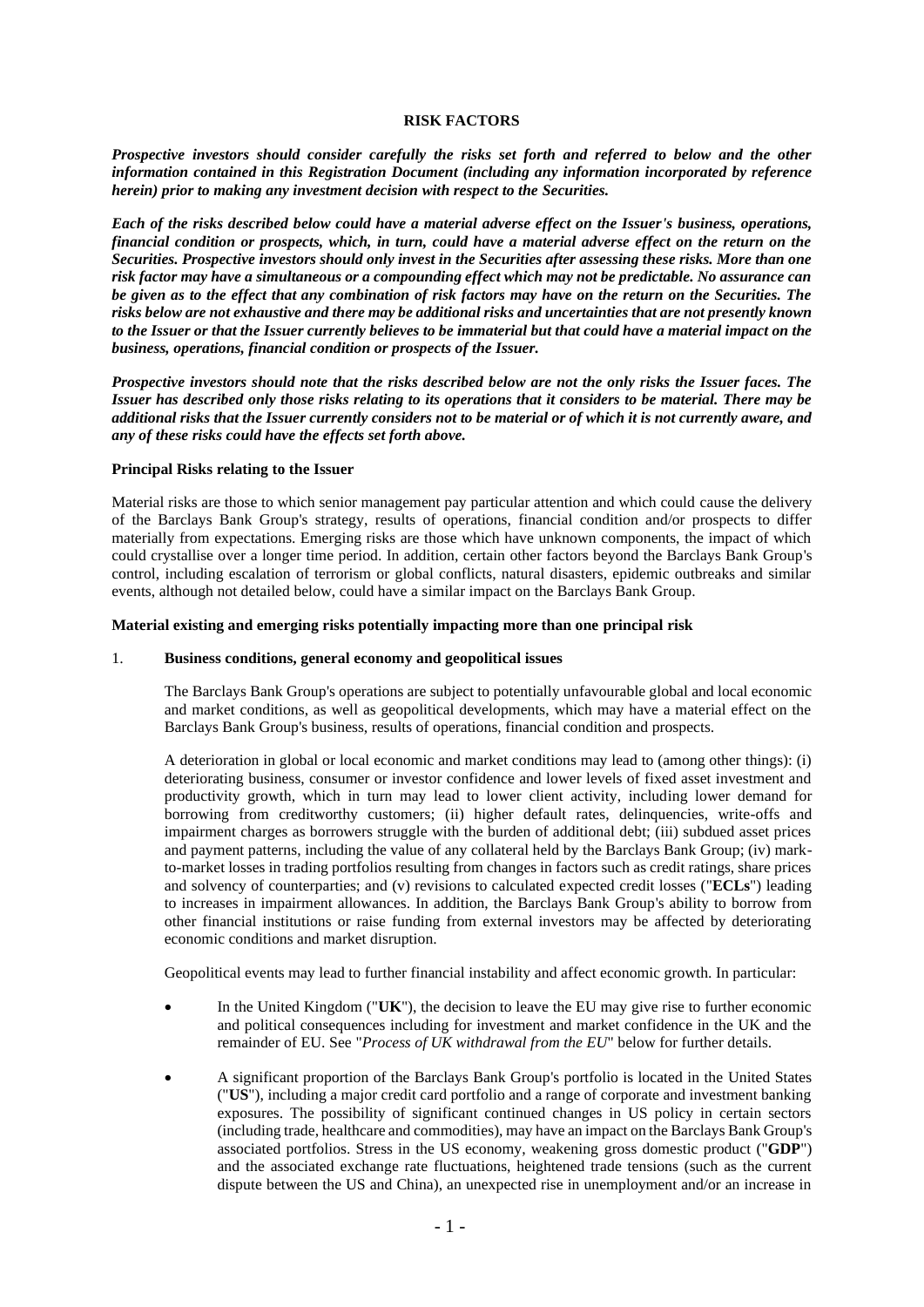interest rates could lead to increased levels of impairment, resulting in a negative impact on the Barclays Bank Group's profitability.

- Global GDP growth weakened in 2019, as elevated policy uncertainty weighed on manufacturing activity and investment. As a result, a number of central banks, most notably the Federal Reserve and European Central Bank, pursued monetary easing. Growth is expected to stabilise in 2020, but macroeconomic risks remain skewed to the downside, while concerns around the efficacy of existing policy tools to counter these risks persist. An escalation in geopolitical tensions, increased use of protectionist measures or a disorderly withdrawal from the EU may negatively impact the Barclays Bank Group's business in the affected regions.
- In China the pace of credit growth remains a concern, given the high level of leverage and despite government and regulatory action. A stronger than expected slowdown could result if authorities fail to appropriately manage growth during the transition from manufacturing towards services and the end of the investment and credit-led boom. Deterioration in emerging markets could affect the Barclays Bank Group if it results in higher impairment charges via sovereign or counterparty defaults.

### 2. **Process of UK withdrawal from the EU**

The manner in which the UK withdraws from the EU will likely have a marked impact on general economic conditions in the UK and the EU. The UK's future relationship with the EU and its trading relationships with the rest of the world could take a number of years to resolve. This may lead to a prolonged period of uncertainty, unstable economic conditions and market volatility, including fluctuations in interest rates and foreign exchange rates.

Whilst the exact impact of the UK's withdrawal from the EU is unknown, the Barclays Bank Group continues to monitor the risks that may have a more immediate impact for its business, including, but not limited to:

- Market volatility, including in currencies and interest rates, might increase which could have an impact on the value of the Barclays Bank Group's trading book positions.
- Credit spreads could widen leading to reduced investor appetite for the Barclays Bank Group's debt securities. This could negatively impact the Barclays Bank Group's cost of and/or access to funding. In addition, market and interest rate volatility could affect the underlying value of assets in the banking book and securities held by the Barclays Bank Group for liquidity purposes.
- A credit rating agency downgrade applied directly to the Barclays Bank Group, or indirectly as a result of a credit rating agency downgrade to the UK Government, could significantly increase the Barclays Bank Group's cost of and/or reduce its access to funding, widen credit spreads and materially adversely affect the Barclays Bank Group's interest margins and liquidity position.
- A UK recession with lower growth, higher unemployment and falling UK property prices could lead to increased impairments in relation to a number of the Barclays Bank Group's portfolios, including, but not limited to, its corporate portfolios and commercial real estate exposures.
- The ability to attract, or prevent the departure of, qualified and skilled employees may be impacted by the UK's and the EU's future approach to the EU freedom of movement and immigration from the EU countries and this may impact the Barclays Bank Group's access to the EU talent pool.
- A disorderly exit from the EU may put a strain on the capabilities of the Barclays Bank Group's systems, increasing the risk of failure of those systems and potentially resulting in losses and reputational damage for the Barclays Bank Group.
- Changes to current EU 'Passporting' rights may require further adjustment to the current model for the Barclays Bank Group's cross-border banking operation which could increase operational complexity and/or costs for the Barclays Bank Group.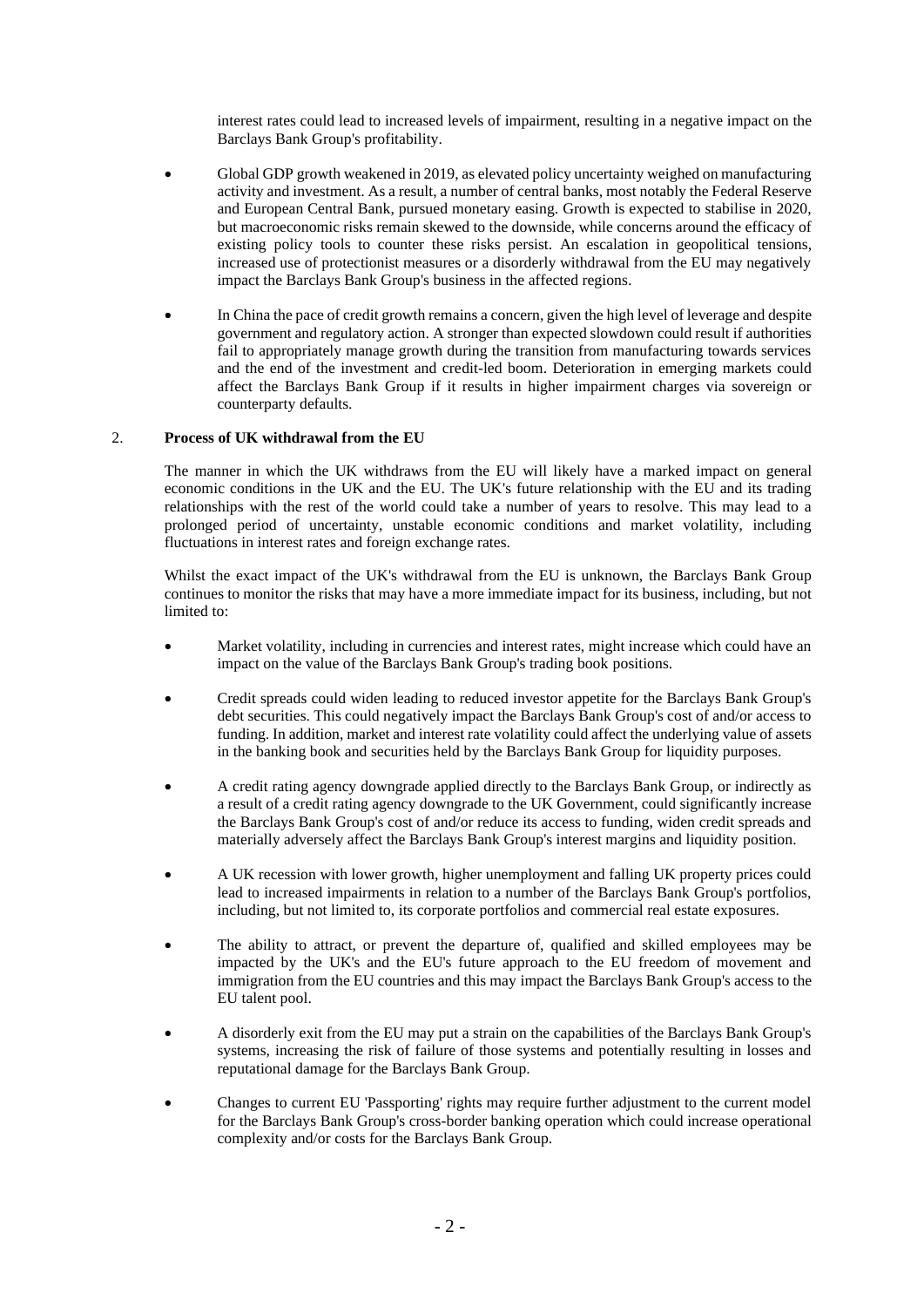- The legal framework within which the Barclays Bank Group operates could change and become more uncertain if the UK takes steps to replace or repeal certain laws currently in force, which are based on EU legislation and regulation (including EU regulation of the banking sector) following its withdrawal from the EU. Certainty around the ability to maintain existing contracts, enforceability of certain legal obligations and uncertainty around the jurisdiction of the UK courts may be affected until the impacts of the loss of the current legal and regulatory arrangements between the UK and EU and the enforceability of UK judgements across the EU are fully known.
- Should the UK see reduced access to financial markets infrastructures (including exchanges, central counterparties and payments services, or other support services provided by third party suppliers) service provision for clients could be impacted, likely resulting in reduced market share and revenue and increased operating costs for the Barclays Bank Group.

### 3. **The impact of interest rate changes on the Barclays Bank Group's profitability**

Any changes to interest rates are significant for the Barclays Bank Group, especially given the uncertainty as to the direction of interest rates and the pace at which interest rates may change particularly in the Barclays Bank Group's main markets of the UK and the US.

A continued period of low interest rates and flat yield curves, including any further cuts, may affect and continue to put pressure on the Barclays Bank Group's net interest margins (the difference between its lending income and borrowing costs) and could adversely affect the profitability and prospects of the Barclays Bank Group.

However, whilst interest rate rises could positively impact the Barclays Bank Group's profitability as retail and corporate business income increases due to margin de-compression, further increases in interest rates, if larger or more frequent than expected, could lead to generally weaker than expected growth, reduced business confidence and higher unemployment, which in turn could cause stress in the lending portfolio and underwriting activity of the Barclays Bank Group. Resultant higher credit losses driving an increased impairment charge would most notably impact retail unsecured portfolios and wholesale noninvestment grade lending and could have a material effect on the Barclays Bank Group's business, results of operations, financial condition and prospects.

In addition, changes in interest rates could have an adverse impact on the value of the securities held in the Barclays Bank Group's liquid asset portfolio. Consequently, this could create more volatility than expected through the Barclays Bank Group's fair value through other comprehensive income reserves.

### 4. **The competitive environments of the banking and financial services industry**

The Barclays Bank Group's businesses are conducted in competitive environments (in particular, in the UK and US), with increased competition scrutiny, and the Barclays Bank Group's financial performance depends upon the Barclays Bank Group's ability to respond effectively to competitive pressures whether due to competitor behaviour, new entrants to the market, consumer demand, technological changes or otherwise.

This competitive environment, and the Barclays Bank Group's response to it, may have a material adverse effect on the Barclays Bank Group's ability to maintain existing or capture additional market share, business, results of operations, financial condition and prospects.

### 5. **Regulatory change agenda and impact on business model**

The Barclays Bank Group remains subject to ongoing significant levels of regulatory change and scrutiny in many of the countries in which it operates (including, in particular, the UK and the US). As a result, regulatory risk will remain a focus for senior management. Furthermore, a more intensive regulatory approach and enhanced requirements together with the potential lack of international regulatory coordination as enhanced supervisory standards are developed and implemented may adversely affect the Barclays Bank Group's business, capital and risk management strategies and/or may result in the Barclays Bank Group deciding to modify its legal entity, capital and funding structures and business mix, or to exit certain business activities altogether or not to expand in areas despite otherwise attractive potential.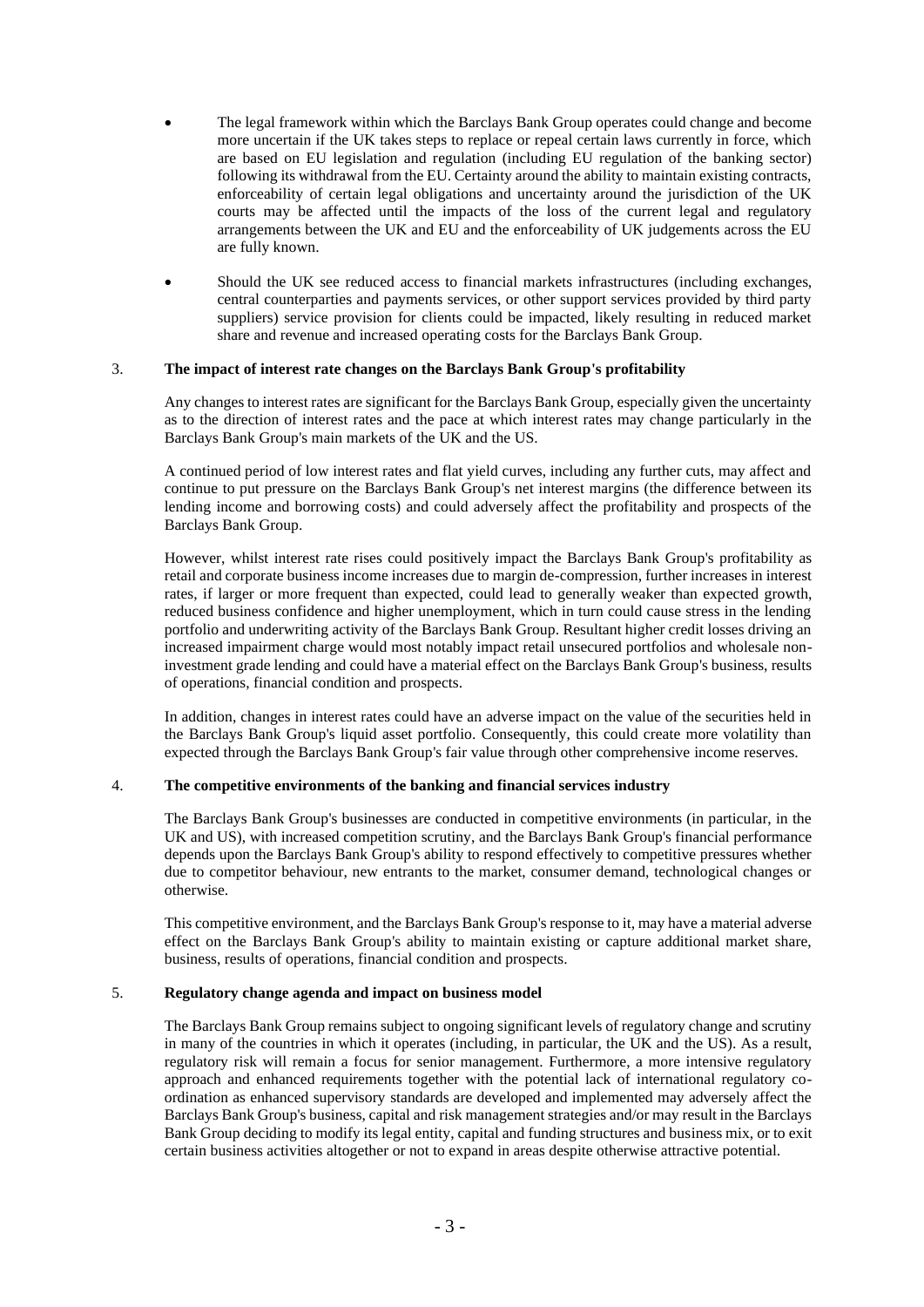There are several significant pieces of legislation and areas of focus which will require significant management attention, cost and resource, including:

- Changes in prudential requirements may impact minimum requirements for own funds and eligible liabilities ("**MREL**") (including requirements for internal MREL), leverage, liquidity or funding requirements, applicable buffers and/or add-ons to such minimum requirements and risk weighted assets calculation methodologies all as may be set by international, EU or national authorities. Such or similar changes to prudential requirements or additional supervisory and prudential expectations, either individually or in aggregate, may result in, among other things, a need for further management actions to meet the changed requirements, such as:
	- increasing capital, MREL or liquidity resources, reducing leverage and risk weighted assets;
	- restricting distributions on capital instruments;
	- modifying the terms of outstanding capital instruments;
	- modifying legal entity structure (including with regard to issuance and deployment of capital, MREL and funding);
	- changing the Barclays Bank Group's business mix or exiting other businesses; and/or
	- undertaking other actions to strengthen the Barclays Bank Group's position.
- The derivatives market has been the subject of particular focus for regulators in recent years across the G20 countries and beyond, with regulations introduced which require the reporting and clearing of standardised over the counter ("**OTC**") derivatives and the mandatory margining of non-cleared OTC derivatives. These regulations may increase costs for market participants, as well as reduce liquidity in the derivatives markets. More broadly, changes to the regulatory framework (in particular, the review of the second Markets in Financial Instruments Directive ("**MiFID II**") and the implementation of the EU Benchmarks Regulation (the "**Benchmarks Regulation**")) could entail significant costs for market participants and may have a significant impact on certain markets in which the Barclays Bank Group operates.
- The Group and certain of its members including the Issuer are subject to supervisory stress testing exercises in a number of jurisdictions. These exercises currently include the programmes of the Bank of England ("**BoE**"), the European Banking Authority, the Federal Deposit Insurance Corporation and the Federal Reserve Board. Failure to meet the requirements of regulatory stress tests, or the failure by regulators to approve the stress test results and capital plans of the Group, could result in the Group or certain of its members including the Issuer being required to enhance their capital position, limit capital distributions or position additional capital in specific subsidiaries.

### 6. **The impact of climate change on the Barclays Bank Group's business**

The risks associated with climate change are subject to rapidly increasing societal, regulatory and political focus, both in the UK and internationally. Embedding climate risk into the Barclays Bank Group's risk framework in line with regulatory expectations, and adapting the Barclays Bank Group's operations and business strategy to address both the financial risks resulting from: (i) the physical risk of climate change; and (ii) the risk from the transition to a low carbon economy, could have a significant impact on the Barclays Bank Group's business.

Physical risks from climate change arise from a number of factors and relate to specific weather events and longer-term shifts in the climate. The nature and timing of extreme weather events are uncertain but they are increasing in frequency and their impact on the economy is predicted to be more acute in the future. The potential impact on the economy includes, but is not limited to, lower GDP growth, higher unemployment and significant changes in asset prices and profitability of industries. Damage to the properties and operations of borrowers could impair asset values and the creditworthiness of customers leading to increased default rates, delinquencies, write-offs and impairment charges in the Barclays Bank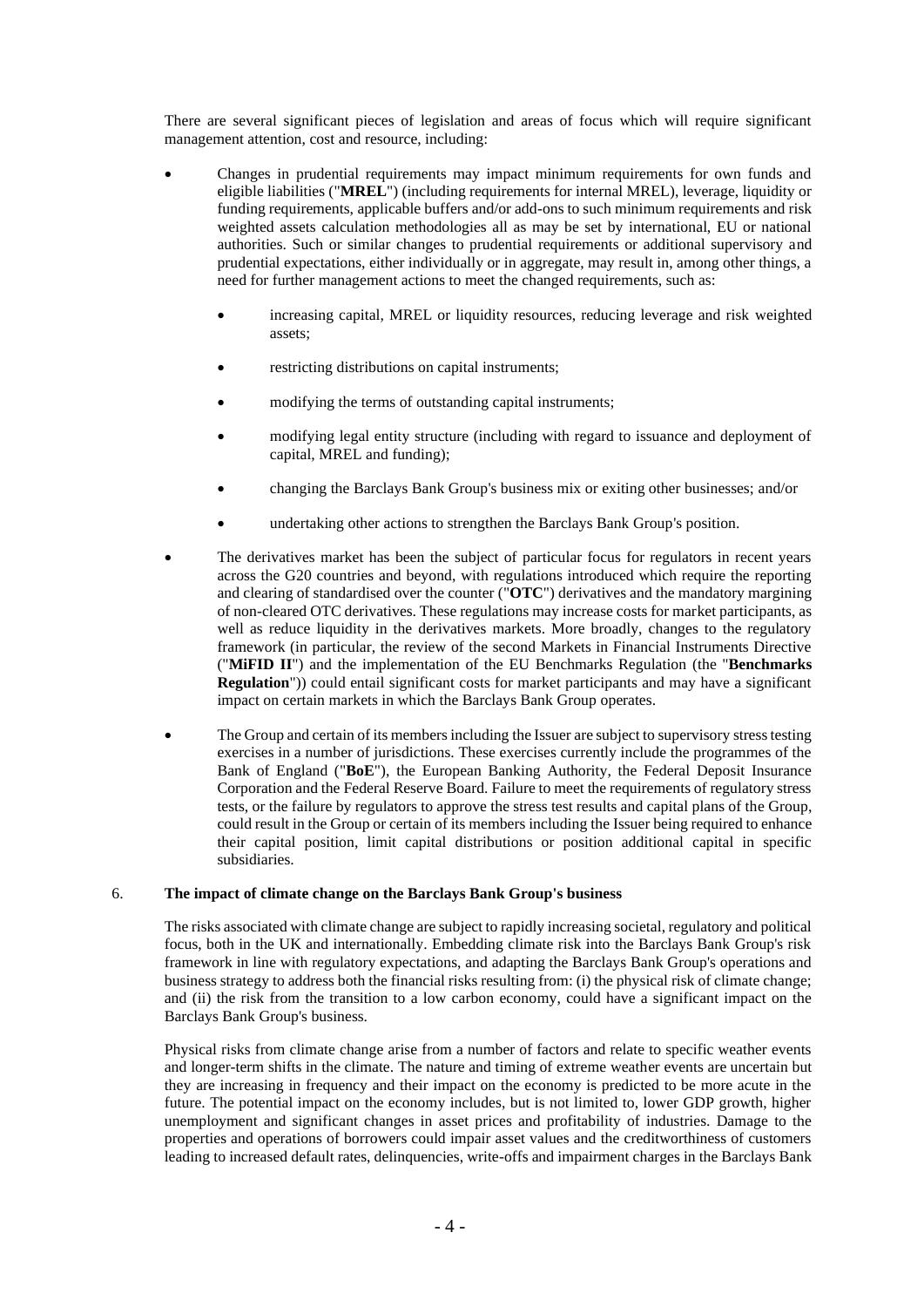Group's portfolios. In addition, the Barclays Bank Group's premises and resilience may also suffer physical damage due to weather events leading to increased costs for the Barclays Bank Group.

As the economy transitions to a low-carbon economy, financial institutions such as the Barclays Bank Group may face significant and rapid developments in stakeholder expectations, policy, law and regulation which could impact the lending activities the Barclays Bank Group undertakes, as well as the risks associated with its lending portfolios, and the value of the Barclays Bank Group's financial assets. As sentiment towards climate change shifts and societal preferences change, the Barclays Bank Group may face greater scrutiny of the type of business it conducts, adverse media coverage and reputational damage, which may in turn impact customer demand for the Barclays Bank Group's products, returns on certain business activities and the value of certain assets and trading positions resulting in impairment charges.

In addition, the impacts of physical and transition climate risks can lead to second order connected risks, which have the potential to affect the Barclays Bank Group's retail and wholesale portfolios. The impacts of climate change may increase losses for those sectors sensitive to the effects of physical and transition risks. Any subsequent increase in defaults and rising unemployment could create recessionary pressures, which may lead to wider deterioration in the creditworthiness of the Barclays Bank Group's clients, higher ECLs, and increased charge-offs and defaults among retail customers.

If the Barclays Bank Group does not adequately embed risks associated with climate change into its risk framework to appropriately measure, manage and disclose the various financial and operational risks it faces as a result of climate change, or fails to adapt its strategy and business model to the changing regulatory requirements and market expectations on a timely basis, it may have a material and adverse impact on the Barclays Bank Group's level of business growth, competitiveness, profitability, capital requirements, cost of funding, and financial condition.

#### 7. **Impact of benchmark interest rate reforms on the Barclays Bank Group**

For several years, global regulators and central banks have been driving international efforts to reform key benchmark interest rates and indices, such as the London Interbank Offered Rate ("**LIBOR**"), which are used to determine the amounts payable under a wide range of transactions and make them more reliable and robust. This has resulted in significant changes to the methodology and operation of certain benchmarks and indices, the adoption of alternative "risk-free" reference rates and the proposed discontinuation of certain reference rates (including LIBOR), with further changes anticipated.

Uncertainty as to the nature of such potential changes, the availability and/or suitability of alternative "risk-free" reference rates and other reforms may adversely affect a broad range of transactions (including any securities, loans and derivatives which use LIBOR to determine the amount of interest payable that are included in the Barclays Bank Group's financial assets and liabilities) that use these reference rates and indices and introduce a number of risks for the Barclays Bank Group, including, but not limited to:

#### • **Conduct risk:**

In undertaking actions to transition away from using certain reference rates (including LIBOR), the Barclays Bank Group faces conduct risks, which may lead to customer complaints, regulatory sanctions or reputational impact if the Barclays Bank Group is (i) considered to be undertaking market activities that are manipulative or create a false or misleading impression, (ii) misusing sensitive information or not identifying or appropriately managing or mitigating conflicts of interest, (iii) providing customers with inadequate advice, misleading information, unsuitable products or unacceptable service, (iv) not taking an appropriate or consistent response to remediation activity or customer complaints, (v) providing regulators with inaccurate regulatory reporting or (vi) colluding or inappropriately sharing information with competitors;

#### • **Financial risks:**

The valuation of certain Barclays Bank Group's financial assets and liabilities may change. Moreover, transitioning to alternative "risk-free" reference rates may impact the ability of members of the Barclays Bank Group to calculate and model amounts receivable by them on certain financial assets and determine the amounts payable on certain financial liabilities (such as debt securities issued by them) because currently alternative "risk-free" reference rates (such as the Sterling Overnight Index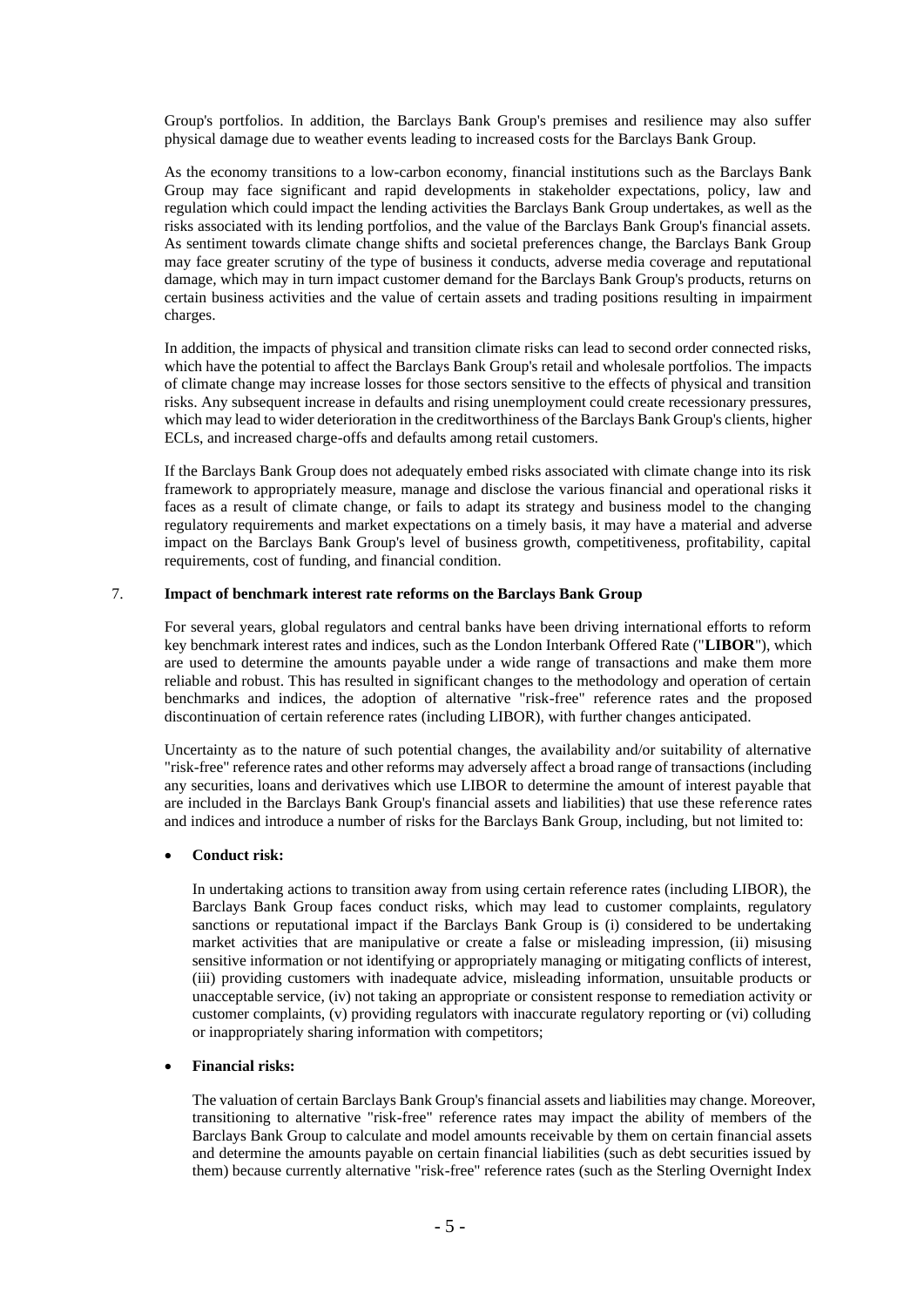Average and the Secured Overnight Financing Rate) are look-back rates whereas term rates (such as LIBOR) allow borrowers to calculate at the start of any interest period exactly how much is payable at the end of such interest period. This may have a material adverse effect on the Barclays Bank Group's cashflows;

### • **Pricing risk:**

Changes to existing reference rates and indices, discontinuation of any reference rate or indices and transition to alternative "risk-free" reference rates may impact the pricing mechanisms used by the Barclays Bank Group on certain transactions;

#### • **Operational risk:**

Changes to existing reference rates and indices, discontinuation of any reference rate or index and transition to alternative "risk-free" reference rates may require changes to the Barclays Bank Group's IT systems, trade reporting infrastructure, operational processes, and controls. In addition, if any reference rate or index (such as LIBOR) is no longer available to calculate amounts payable, the Barclays Bank Group may incur additional expenses in amending documentation for new and existing transactions and/or effecting the transition from the original reference rate or index to a new reference rate or index; and

#### • **Accounting risk:**

An inability to apply hedge accounting in accordance with International Financial Reporting Standards ("**IFRS**") could lead to increased volatility in the Barclays Bank Group's financial results and performance.

Any of these factors may have a material adverse effect on the Barclays Bank Group's business, results of operations, financial condition and prospects.

For further details on the impacts of benchmark interest rate reforms on the Barclays Bank Group, see Note 13 (*Derivative financial instruments*) to the consolidated financial statements of the Issuer on pages 127 to 136 of the 20-F.

### **Material existing and emerging risks impacting individual principal risks**

#### **Credit risk**

Credit risk is the risk of loss to the Barclays Bank Group from the failure of clients, customers or counterparties, including sovereigns, to fully honour their obligations to members of the Barclays Bank Group, including the whole and timely payment of principal, interest, collateral and other receivables.

### 1. **Impairment**

The introduction of the impairment requirements of IFRS 9 Financial Instruments, resulted in impairment loss allowances that are recognised earlier, on a more forward-looking basis and on a broader scope of financial instruments, and may continue to have, a material impact on the Barclays Bank Group's business, results of operations, financial condition and prospects.

Measurement involves complex judgement and impairment charges could be volatile, particularly under stressed conditions. Unsecured products with longer expected lives, such as credit cards, are the most impacted. Taking into account the transitional regime, the capital treatment on the increased reserves has the potential to adversely impact the Barclays Bank Group's regulatory capital ratios.

In addition, the move from incurred losses to ECLs has the potential to impact the Barclays Bank Group's performance under stressed economic conditions or regulatory stress tests.

For more information see Note 1 (*Significant accounting policies*) to the consolidated financial statements of the Issuer on pages 105 to 110 of the 20-F.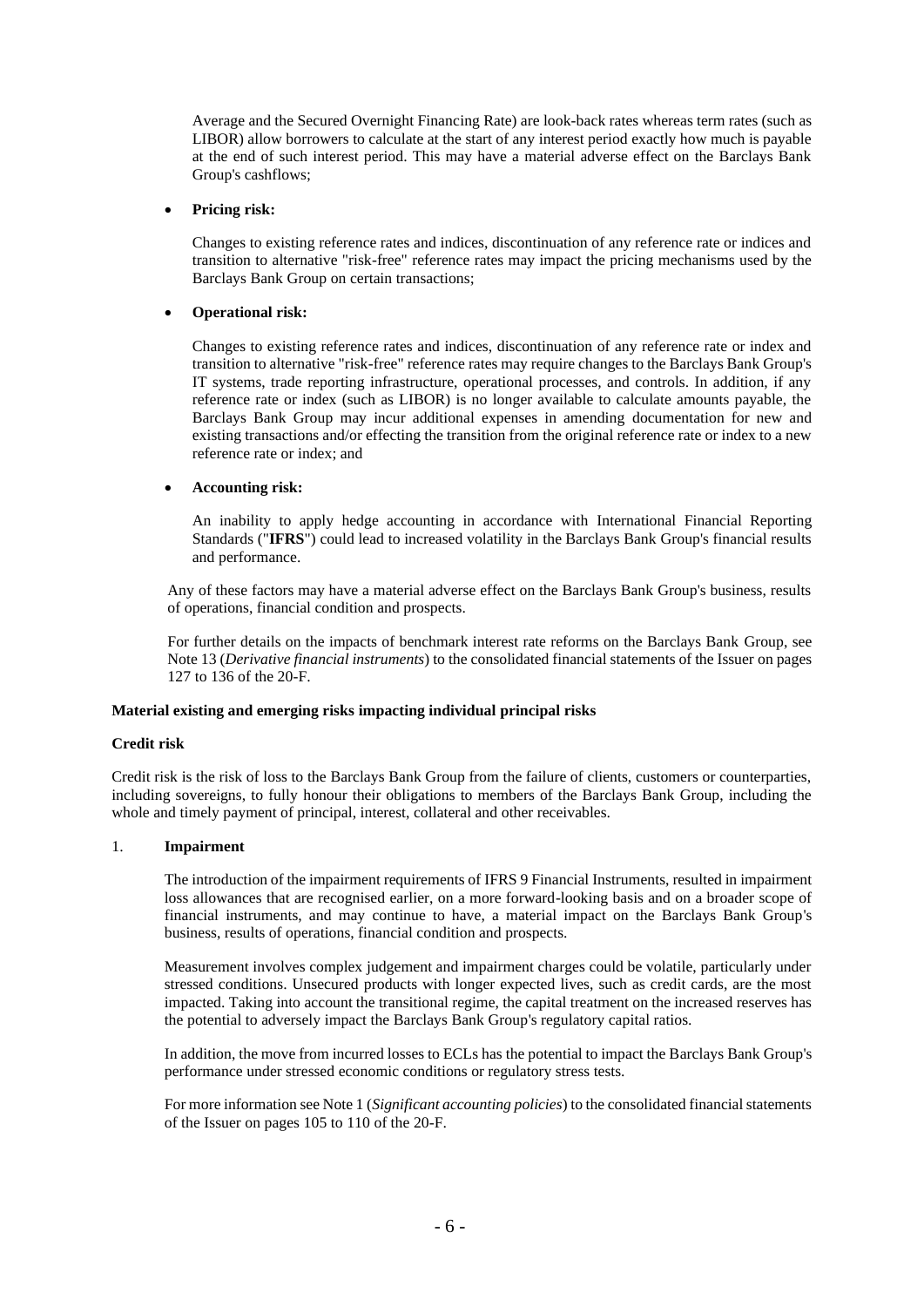### 2. **Specific sectors and concentrations**

The Barclays Bank Group is subject to risks arising from changes in credit quality and recovery rates of loans and advances due from borrowers and counterparties in any specific portfolio. Any deterioration in credit quality could lead to lower recoverability and higher impairment in a specific sector. The following are areas of uncertainties to the Barclays Bank Group's portfolio which could have a material impact on performance:

#### • **UK retailers, hospitality and leisure**

Softening demand, rising costs and a structural shift to online shopping is fuelling pressure on the UK High Street and other sectors heavily reliant on consumer discretionary spending. As these sectors continue to reposition themselves, the trend represents a potential risk in the Barclays Bank Group's UK corporate portfolio from the perspective of the its interactions with both retailers and their landlords.

### • **Consumer affordability**

has remained a key area of focus, particularly in unsecured lending. Macroeconomic factors, such as rising unemployment, that impact a customer's ability to service unsecured debt payments could lead to increased arrears in unsecured products. Barclays Bank Group is exposed to the adverse credit performance of unsecured products, particularly in the US through its US Cards business.

### • **UK real estate market**

UK property represents a significant portion of the Barclays Bank Group's overall corporate credit exposure. In 2019, property price growth across the UK has slowed, particularly in London and the South East where the Barclays Bank Group's exposure has high concentration. The Barclays Bank Group is at risk of increased impairment from a material fall in property prices.

### • **Leverage finance underwriting**

The Barclays Bank Group takes on sub-investment grade underwriting exposure, including single name risk, particularly in the US and Europe. The Barclays Bank Group is exposed to credit events and market volatility during the underwriting period. Any adverse events during this period may potentially result in loss for the Barclays Bank Group, or an increased capital requirement should there be a need to hold the exposure for an extended period.

### • **Italian mortgage portfolio**

The Barclays Bank Group is exposed to a decline in the Italian economic environment through a mortgage portfolio in run-off and positions to wholesale customers. Growth in the Italian economy remained weak in 2019 and should the economy deteriorate further, there could be a material adverse effect on the Barclays Bank Group's results including, but not limited to, increased credit losses and higher impairment charges.

The Barclays Bank Group also has large individual exposures to single name counterparties, both in its lending activities and in its financial services and trading activities, including transactions in derivatives and transactions with brokers, central clearing houses, dealers, other banks, mutual and hedge funds and other institutional clients. The default of such counterparties could have a significant impact on the carrying value of these assets. In addition, where such counterparty risk has been mitigated by taking collateral, credit risk may remain high if the collateral held cannot be realised, or has to be liquidated at prices which are insufficient to recover the full amount of the loan or derivative exposure. Any such defaults could have a material adverse effect on the Barclays Bank Group's results due to, for example, increased credit losses and higher impairment charges.

### **Market risk**

Market risk is the risk of loss arising from potential adverse change in the value of the Barclays Bank Group's assets and liabilities from fluctuation in market variables including, but not limited to, interest rates, foreign exchange, equity prices, commodity prices, credit spreads, implied volatilities and asset correlations.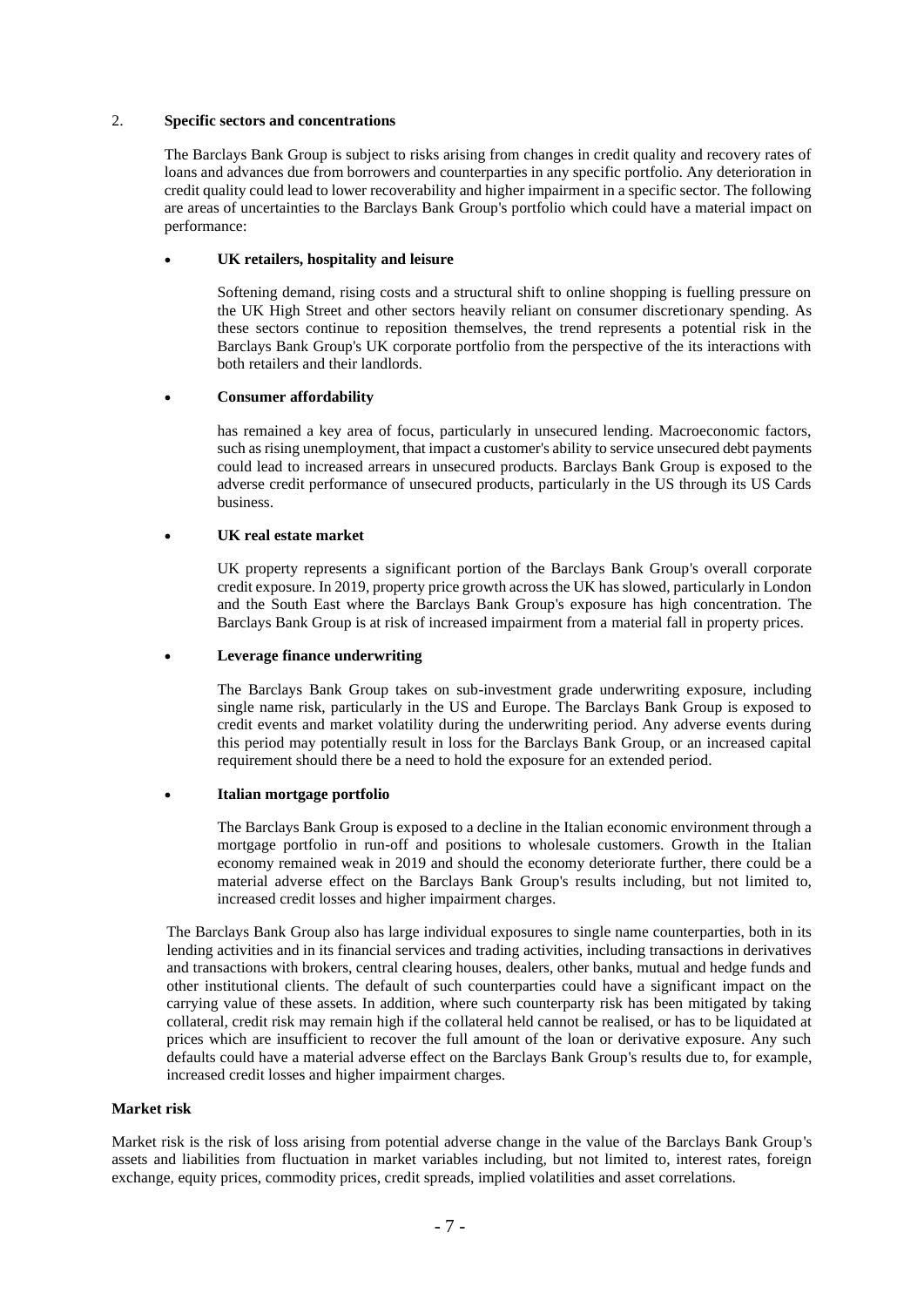A broadening in trade tensions between the US and its major trading partners, slowing global growth and political concerns in the US and Europe (including Brexit) are some of the factors that could heighten market risks for the Barclays Bank Group's portfolios. In addition, the Barclays Bank Group's trading business is generally exposed to a prolonged period of elevated asset price volatility, particularly if it negatively affects the depth of marketplace liquidity. Such a scenario could impact the Barclays Bank Group's ability to execute client trades and may also result in lower client flow-driven income and/or market-based losses on its existing portfolio of market risks. These can include having to absorb higher hedging costs from rebalancing risks that need to be managed dynamically as market levels and their associated volatilities change.

It is difficult to predict changes in market conditions, and such changes could have a material adverse effect on the Barclays Bank Group's business, results of operations, financial condition and prospects.

### **Treasury and capital risk**

There are three primary types of treasury and capital risk faced by the Barclays Bank Group:

# 1. **Liquidity risk**

Liquidity risk is the risk that the Barclays Bank Group is unable to meet its contractual or contingent obligations or that it does not have the appropriate amount, tenor and composition of funding and liquidity to support its assets. This could cause the Barclays Bank Group to fail to meet regulatory liquidity standards or be unable to support day-to-day banking activities. Key liquidity risks that the Barclays Bank Group faces include:

### • **The stability of the Barclays Bank Group's current funding profile:**

In particular, that part which is based on accounts and deposits payable on demand or at short notice, could be affected by the Barclays Bank Group failing to preserve the current level of customer and investor confidence. The Barclays Bank Group also regularly accesses the money and capital markets to provide short-term and long-term funding to support its operations. Several factors, including adverse macroeconomic conditions, adverse outcomes in conduct and legal, competition and regulatory matters and loss of confidence by investors, counterparties and/or customers in the Barclays Bank Group, can affect the ability of the Barclays Bank Group to access the capital markets and/or the cost and other terms upon which the Barclays Bank Group is able to obtain market funding.

### • **Credit rating changes and the impact on funding costs:**

Rating agencies regularly review credit ratings given to the Issuer and certain members of the Barclays Bank Group. Credit ratings are based on a number of factors, including some which are not within the Barclays Bank Group's control (such as political and regulatory developments, changes in rating methodologies, macro-economic conditions and the sovereign credit ratings of the countries in which the Barclays Bank Group operates).

Whilst the impact of a credit rating change will depend on a number of factors (including the type of issuance and prevailing market conditions), any reductions in a credit rating (in particular, any downgrade below investment grade) may affect the Barclays Bank Group's access to the money or capital markets and/or terms on which the Barclays Bank Group is able to obtain market funding, increase costs of funding and credit spreads, reduce the size of the Barclays Bank Group's deposit base, trigger additional collateral or other requirements in derivative contracts and other secured funding arrangements or limit the range of counterparties who are willing to enter into transactions with the Barclays Bank Group. Any of these factors could have a material adverse effect on the Barclays Bank Group's business, results of operations, financial condition and prospects.

# 2. **Capital risk**

Capital risk is the risk that the Barclays Bank Group has an insufficient level or composition of capital to support its normal business activities and to meet its regulatory capital requirements under normal operating environments or stressed conditions (both actual and as defined for internal planning or regulatory stress testing purposes). This includes the risk from the Barclays Bank Group's pension plans. Key capital risks that the Barclays Bank Group faces include: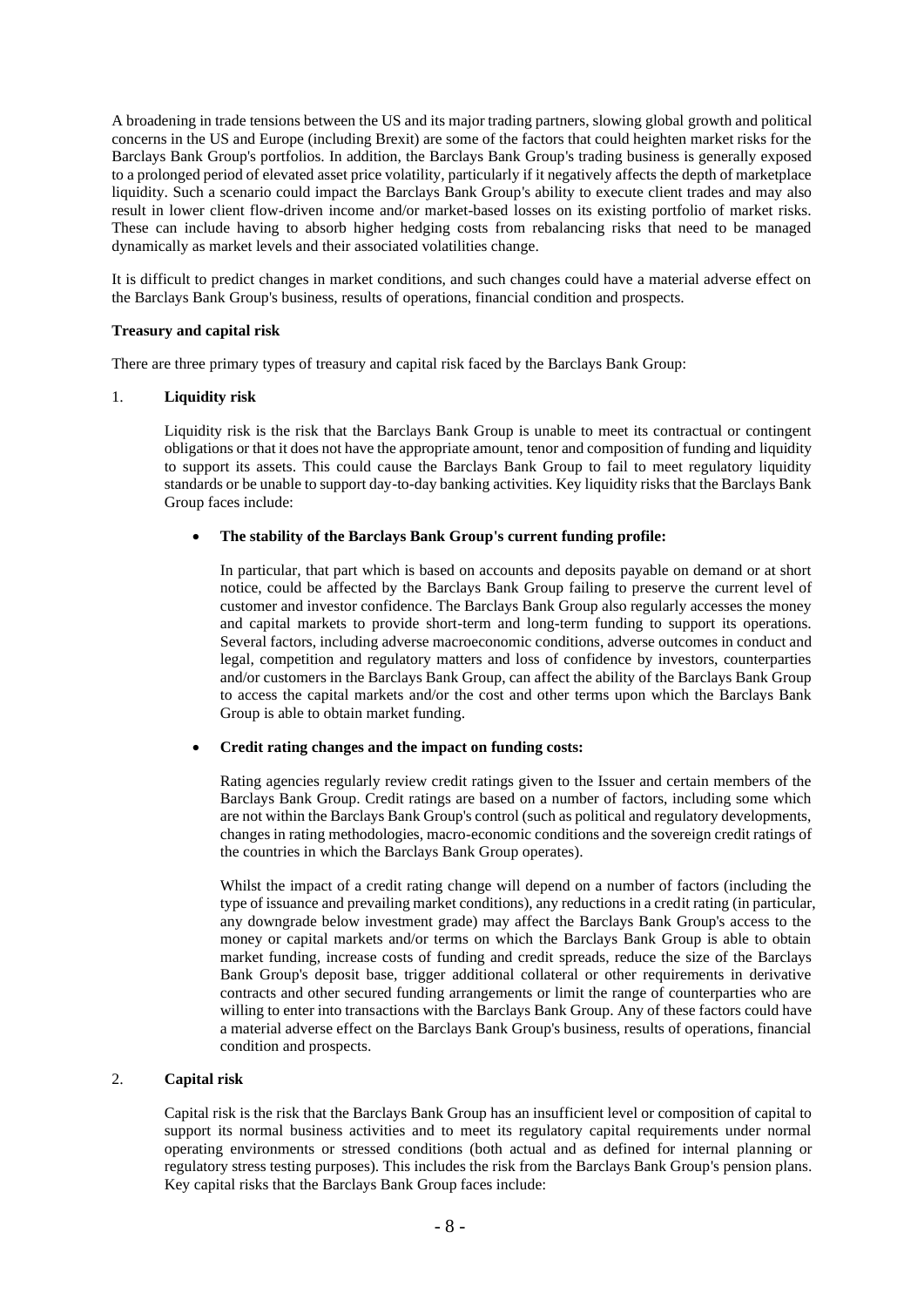### • **Failure to meet prudential capital requirements:**

This could lead to the Barclays Bank Group being unable to support some or all of its business activities, a failure to pass regulatory stress tests, increased cost of funding due to deterioration in investor appetite or credit ratings, restrictions on distributions including the ability to meet dividend targets, and/or the need to take additional measures to strengthen the Barclays Bank Group's capital or leverage position.

#### • **Adverse changes in foreign exchange rates impacting capital ratios:**

The Barclays Bank Group has capital resources, risk weighted assets and leverage exposures denominated in foreign currencies. Changes in foreign currency exchange rates may adversely impact the Sterling equivalent value of these items. As a result, the Barclays Bank Group's regulatory capital ratios are sensitive to foreign currency movements. Failure to appropriately manage the Barclays Bank Group's balance sheet to take account of foreign currency movements could result in an adverse impact on the Barclays Bank Group's regulatory capital and leverage ratios.

#### • **Adverse movements in the pension fund:**

Adverse movements in pension assets and liabilities for defined benefit pension schemes could result in deficits on a funding and/or accounting basis. This could lead to the Barclays Bank Group making substantial additional contributions to its pension plans and/or a deterioration in its capital position. Under International Accounting Standards 19, the liabilities discount rate is derived from the yields of high quality corporate bonds. Therefore, the valuation of the Barclays Bank Group's defined benefits schemes would be adversely affected by a prolonged fall in the discount rate due to a persistent low interest rate and/or credit spread environment. Inflation is another significant risk driver to the pension fund as the liabilities are adversely impacted by an increase in long-term inflation expectations.

#### 3. **Interest rate risk in the banking book**

Interest rate risk in the banking book is the risk that the Barclays Bank Group is exposed to capital or income volatility because of a mismatch between the interest rate exposures of its (non-traded) assets and liabilities. The Barclays Bank Group's hedge programmes for interest rate risk in the banking book rely on behavioural assumptions and, as a result, the success of the hedging strategy cannot be guaranteed. A potential mismatch in the balance or duration of the hedge assumptions could lead to earnings deterioration. A decline in interest rates in G3 currencies may also compress net interest margin on retail portfolios. In addition, the Barclays Bank Group's liquidity pool is exposed to potential capital and/or income volatility due to movements in market rates and prices.

#### **Operational risk**

Operational risk is the risk of loss to the Barclays Bank Group from inadequate or failed processes or systems, human factors or due to external events where the root cause is not due to credit or market risks. Examples include:

### • **Operational resilience**

The loss of or disruption to business processing is a material inherent risk within the Barclays Bank Group and across the financial services industry, whether arising through impacts on the Barclays Bank Group's technology systems or availability of personnel or services supplied by third parties. Failure to build resilience and recovery capabilities into business processes or into the services of technology, real estate or suppliers on which the Barclays Bank Group's business processes depend, may result in significant customer detriment, costs to reimburse losses incurred by the Barclays Bank Group's customers, and reputational damage.

### • **Cyber threats**

The frequency of cyber-attacks continues to grow and is a global threat that is inherent across all industries. The financial sector remains a primary target for cyber criminals, hostile nation states, opportunists and hacktivists and there is an increasing level of sophistication in criminal hacking for the purpose of stealing money, stealing, destroying or manipulating data (including customer data)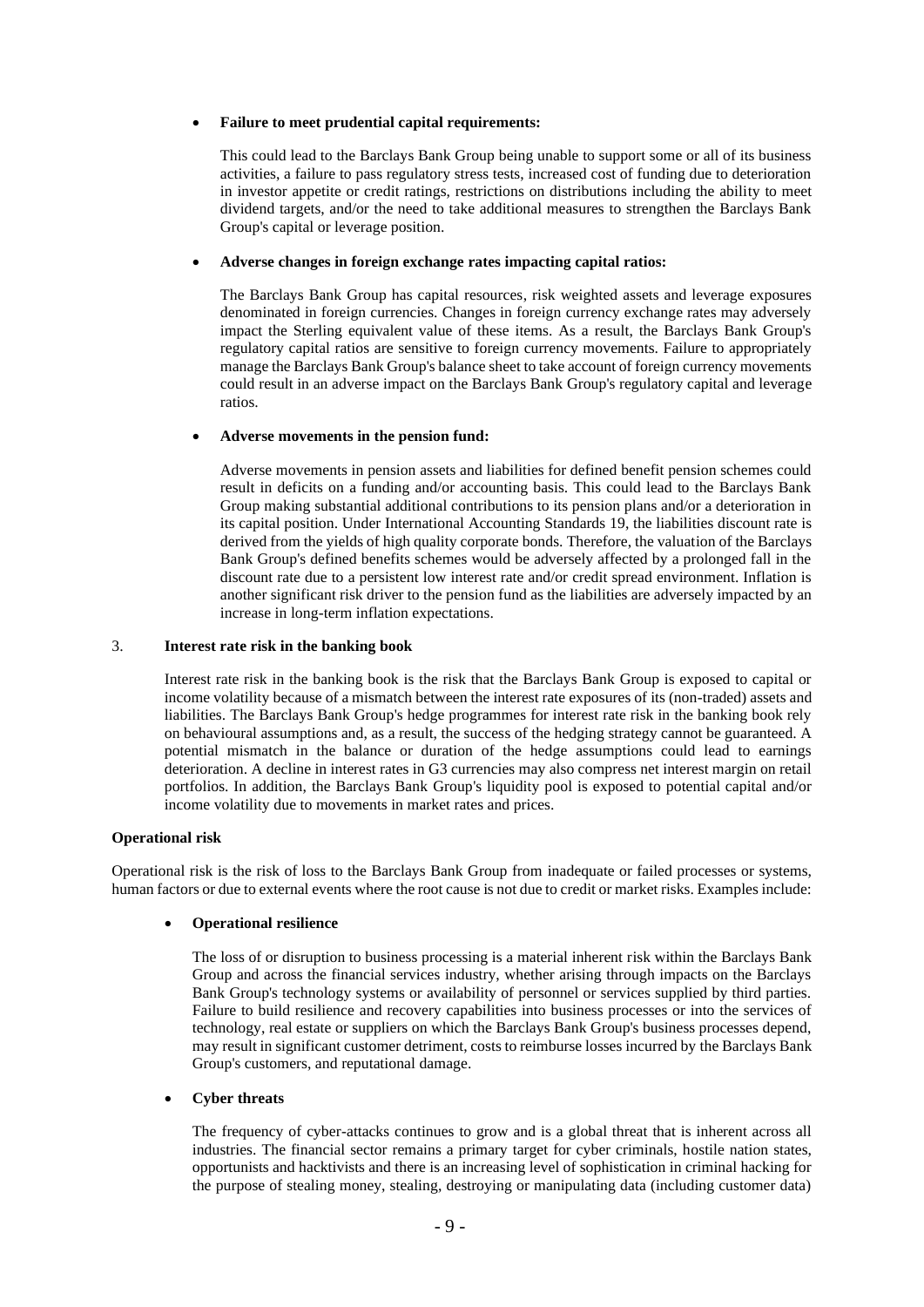and/or disrupting operations, where multiple threats exist including threats arising from malicious emails, distributed denial of service attacks, payment system compromises, insider attackers, supply chain and vulnerability exploitation. Cyber events have a compounding impact on services and customers, e.g. data breaches in social networking sites, retail companies and payments networks.

Any failure in the Barclays Bank Group's cyber-security policies, procedures or controls and/or its IT systems, may result in significant financial losses, major business disruption, inability to deliver customer services, or loss of data or other sensitive information (including as a result of an outage) and may cause associated reputational damage. Any of these factors could increase costs (including, but not limited to, costs relating to notification of, or compensation for customers) or may affect the Barclays Bank Group's ability to retain and attract customers. Regulators in the UK, US and Europe continue to recognise cyber-security as an increasing systemic risk to the financial sector and have highlighted the need for financial institutions to improve their monitoring and control of, and resilience (particularly of critical services) to cyber-attacks, and to provide timely notification of them, as appropriate. Given the Barclays Bank Group's reliance on technology, a cyber-attack could have a material adverse effect on its business, results of operations, financial condition and prospects.

### • **New and emergent technology**

Technological advancements present opportunities to develop new and innovative ways of doing business across the Barclays Bank Group, with new solutions being developed both in-house and in association with third-party companies. Introducing new forms of technology, however, also has the potential to increase inherent risk. Failure to evaluate, actively manage and closely monitor risk exposure during all phases of business development could introduce new vulnerabilities and security flaws and have a material adverse effect on the Barclays Bank Group's business, results of operations, financial condition and prospects.

### • **External fraud**

The level and nature of fraud threats continues to evolve, particularly with the increasing use of digital products and the greater functionality available online. Criminals continue to adapt their techniques and are increasingly focused on targeting customers and clients through ever more sophisticated methods of social engineering. External data breaches also provide criminals with the opportunity to exploit the growing levels of compromised data. These fraud threats could lead to customer detriment, loss of business, missed business opportunity and reputational damage, all of which could have a material adverse effect on the Barclays Bank Group's business, results of operations, financial condition and prospects.

### • **Data management and information protection**

The Barclays Bank Group holds and processes large volumes of data, including personally identifiable information, intellectual property, and financial data. The General Data Protection Regulation has strengthened the data protection rights of customers and increased the accountability of the Barclays Bank Group in its management of such data. Failure to accurately collect and maintain this data, protect it from breaches of confidentiality and interference with its availability exposes the Barclays Bank Group to the risk of loss or unavailability of data (including customer data discussed under "*Conduct risk*" above and "*Data protection and privacy*" below) or data integrity issues. Any of these failures could have a material adverse effect on the Barclays Bank Group's business, results of operations, financial condition and prospects.

### • **Algorithmic trading**

In some areas of the investment banking business, trading algorithms are used to price and risk manage client and principal transactions. An algorithmic error could result in erroneous or duplicated transactions, a system outage, or impact the Barclays Bank Group's pricing abilities, which could have a material adverse effect on the Barclays Bank Group's business, results of operations, financial condition and prospects and reputation.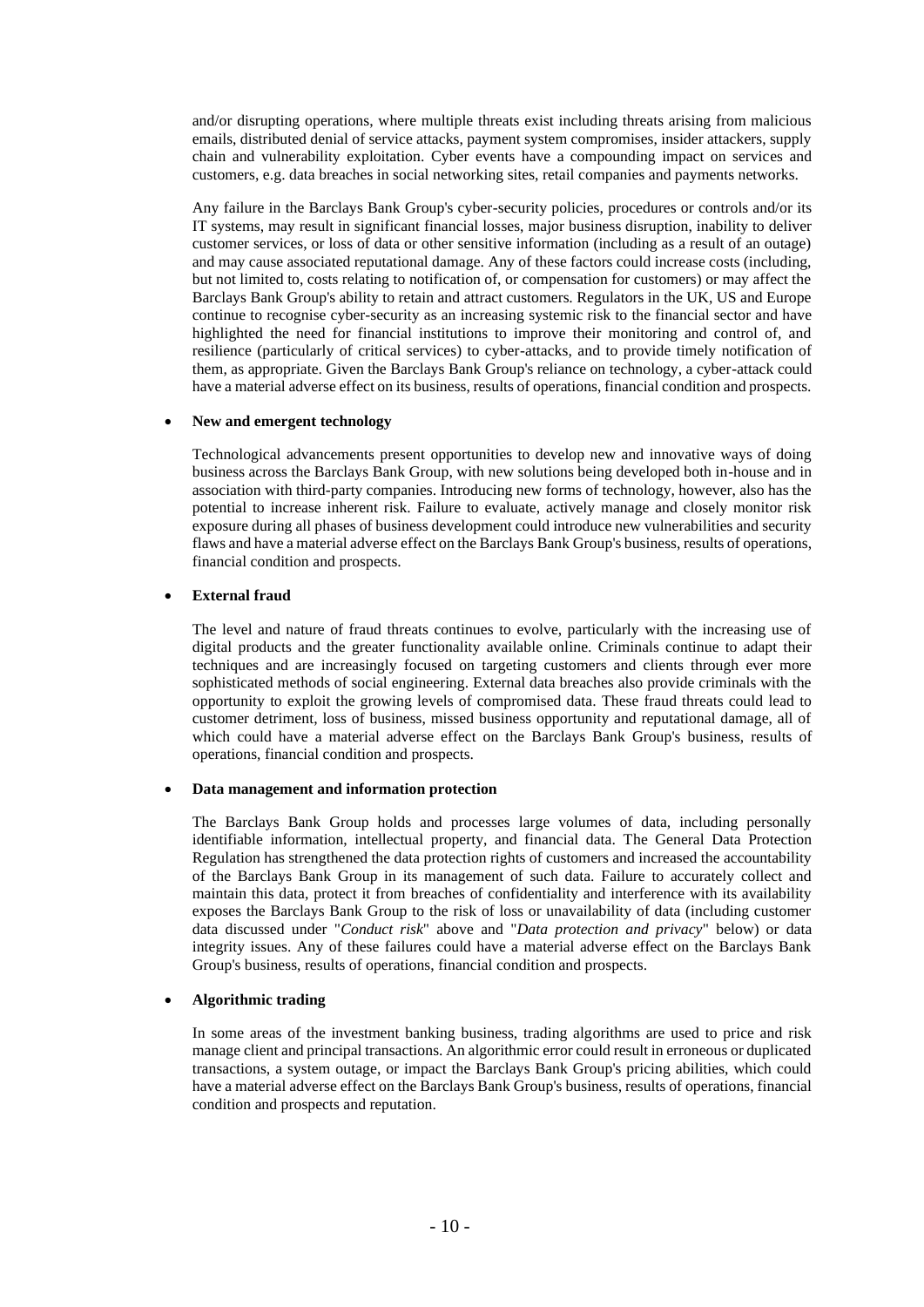### • **Processing error**

As a large, complex financial institution, the Barclays Bank Group faces the risk of material errors in existing operational processes, or from new processes as a result of on-going change activity, including payments and client transactions. Material operational or payment errors could disadvantage the Barclays Bank Group's customers, clients or counterparties and could have a material adverse effect on the Barclays Bank Group's business, results of operations, financial condition and prospects.

### • **Supplier exposure**

The Barclays Bank Group depends on suppliers, including Barclays Execution Services Limited, for the provision of many of its services and the development of technology. Whilst the Barclays Bank Group depends on suppliers, it remains fully accountable for any risk arising from the actions of suppliers. The dependency on suppliers and sub-contracting of outsourced services introduces concentration risk where the failure of specific suppliers could have an impact on the Barclays Bank Group's ability to continue to provide material services to its customers. Failure to adequately manage supplier risk could have a material adverse effect on the Barclays Bank Group's business, results of operations, financial condition and prospects.

#### • **Critical accounting estimates and judgements**

The preparation of financial statements in accordance with IFRS requires the use of estimates. It also requires management to exercise judgement in applying relevant accounting policies. The key areas involving a higher degree of judgement or complexity, or areas where assumptions are significant to the consolidated and individual financial statements, include credit impairment charges for amortised cost assets, taxes, fair value of financial instruments, pensions and post-retirement benefits, and provisions including conduct and legal, competition and regulatory matters. There is a risk that if the judgement exercised, or the estimates or assumptions used, subsequently turn out to be incorrect, this could result in material losses to the Barclays Bank Group, beyond what was anticipated or provided for. Further development of standards and interpretations under IFRS could also materially impact the financial results, condition and prospects of the Barclays Bank Group. For further details on the accounting estimates and policies, see the Notes to the consolidated financial statements of the Issuer on pages 105 to 196 of the 20-F.

#### • **Tax risk**

The Barclays Bank Group is required to comply with the domestic and international tax laws and practice of all countries in which it has business operations. There is a risk that the Barclays Bank Group could suffer losses due to additional tax charges, other financial costs or reputational damage as a result of failing to comply with such laws and practice, or by failing to manage its tax affairs in an appropriate manner, with much of this risk attributable to the international structure of the Barclays Bank Group. In addition, increasing reporting and disclosure requirements around the world and the digitisation of the administration of tax has potential to increase the Barclays Bank Group's tax compliance obligations further.

#### • **Ability to hire and retain appropriately qualified employees**

As a regulated financial institution, the Barclays Bank Group requires diversified and specialist skilled colleagues. The Barclays Bank Group's ability to attract, develop and retain a diverse mix of talent is key to the delivery of its core business activity and strategy. This is impacted by a range of external and internal factors, such as the UK's decision to leave the EU and the enhanced individual accountability applicable to the banking industry. Failure to attract or prevent the departure of appropriately qualified and skilled employees could have a material adverse effect on the Barclays Bank Group's business, results of operations, financial condition and prospects. Additionally, this may result in disruption to service which could in turn lead to disenfranchising certain customer groups, customer detriment and reputational damage.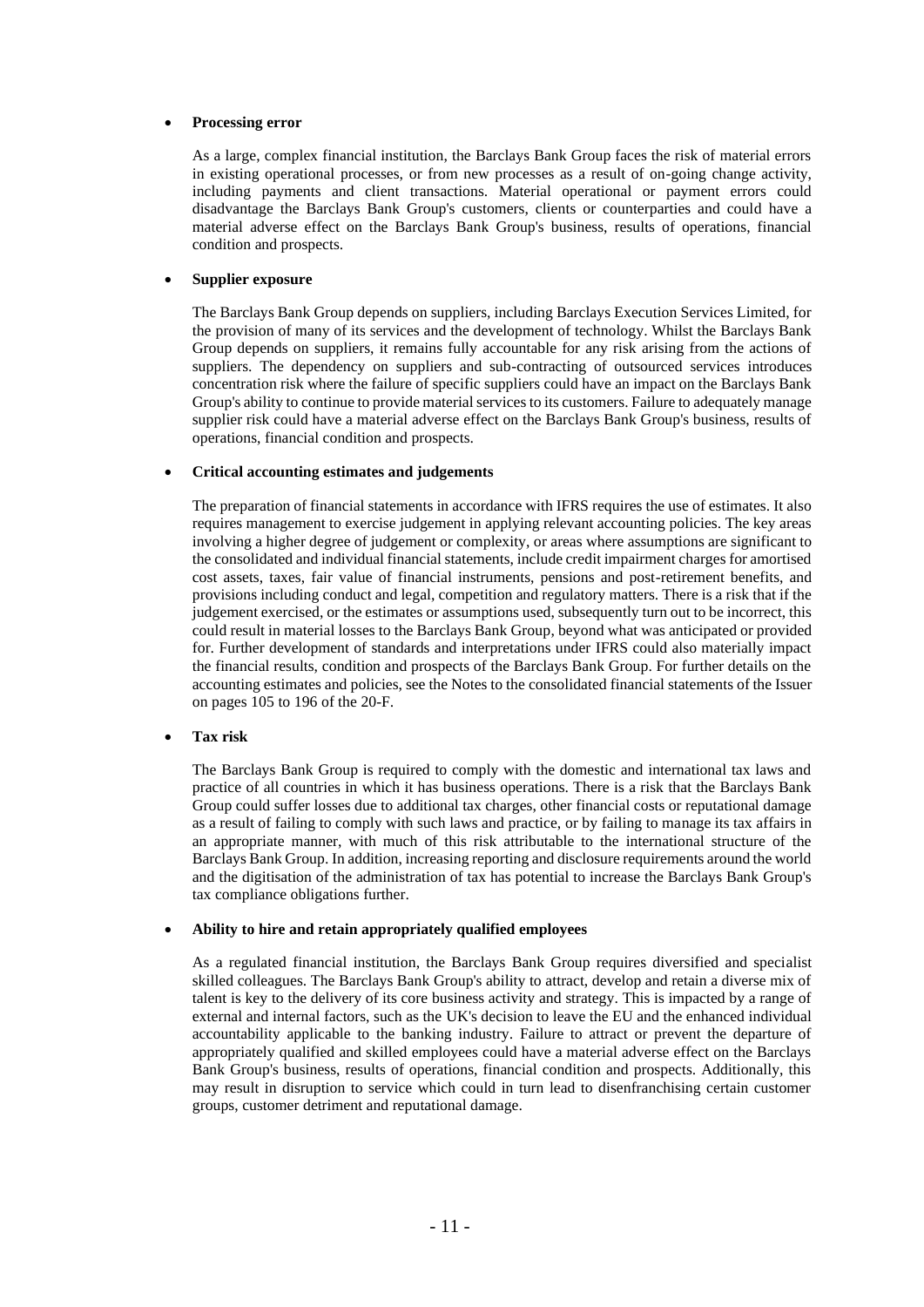# **Model risk**

Model risk is the risk of potential adverse consequences from financial assessments or decisions based on incorrect or misused model outputs and reports. The Barclays Bank Group relies on models to support a broad range of business and risk management activities, including informing business decisions and strategies, measuring and limiting risk, valuing exposures (including the calculation of impairment), conducting stress testing, assessing capital adequacy, supporting new business acceptance and risk and reward evaluation, managing client assets, and meeting reporting requirements. Models are, by their nature, imperfect and incomplete representations of reality because they rely on assumptions and inputs, and so they may be subject to errors affecting the accuracy of their outputs. For instance, the quality of the data used in models across the Barclays Bank Group has a material impact on the accuracy and completeness of its risk and financial metrics. Models may also be misused. Model errors or misuse may result in (among other things) the Barclays Bank Group making inappropriate business decisions and/or inaccuracies or errors being identified in the Barclays Bank Group's risk management and regulatory reporting processes. This could result in significant financial loss, imposition of additional capital requirements, enhanced regulatory supervision and reputational damage, all of which could have a material adverse effect on the Barclays Bank Group's business, results of operations, financial condition and prospects.

### **Conduct risk**

Conduct risk is the risk of detriment to customers, clients, market integrity, effective competition or the Barclays Bank Group from the inappropriate supply of financial services, including instances of wilful or negligent misconduct. This risk could manifest itself in a variety of ways:

### • **Employee misconduct**

The Barclays Bank Group's businesses are exposed to risk from potential non-compliance with its policies and instances of wilful and negligent misconduct by employees, all of which could result in enforcement action or reputational harm. It is not always possible to deter employee misconduct, and the precautions we take to prevent and detect this activity may not always be effective. Employee misconduct could have a material adverse effect on the Barclays Bank Group's customers, clients, market integrity as well as reputation, financial condition and prospects.

# • **Product governance and life cycle**

The ongoing review, management and governance of new and amended products has come under increasing regulatory focus (for example, the recast of MiFID II and guidance in relation to the adoption of the Benchmarks Regulation) and the Barclays Bank Group expects this to continue. The following could lead to poor customer outcomes: (i) ineffective product governance, including design, approval and review of products, and (ii) inappropriate controls over internal and third party sales channels and post sales services, such as complaints handling, collections and recoveries. The Barclays Bank Group is at risk of financial loss and reputational damage as a result.

### • **Financial crime**

The Barclays Bank Group may be adversely affected if it fails to effectively mitigate the risk that third parties or its employees facilitate, or that its products and services are used to facilitate, financial crime (money laundering, terrorist financing and proliferation financing, breaches of economic and financial sanctions, bribery and corruption, and the facilitation of tax evasion). UK and US regulations covering financial institutions continue to focus on combating financial crime. Failure to comply may lead to enforcement action by the Barclays Bank Group's regulators, including severe penalties, which may have a material adverse effect on the Barclays Bank Group's business, financial condition and prospects.

# • **Data protection and privacy**

Proper handling of personal data is critical to sustaining long-term relationships with our customers and clients and complying with privacy laws and regulations. Failure to protect personal data can lead to potential detriment to our customers and clients, reputational damage, enforcement action and financial loss, which may be substantial (see "*Operational risk – Data management and information protection*" above).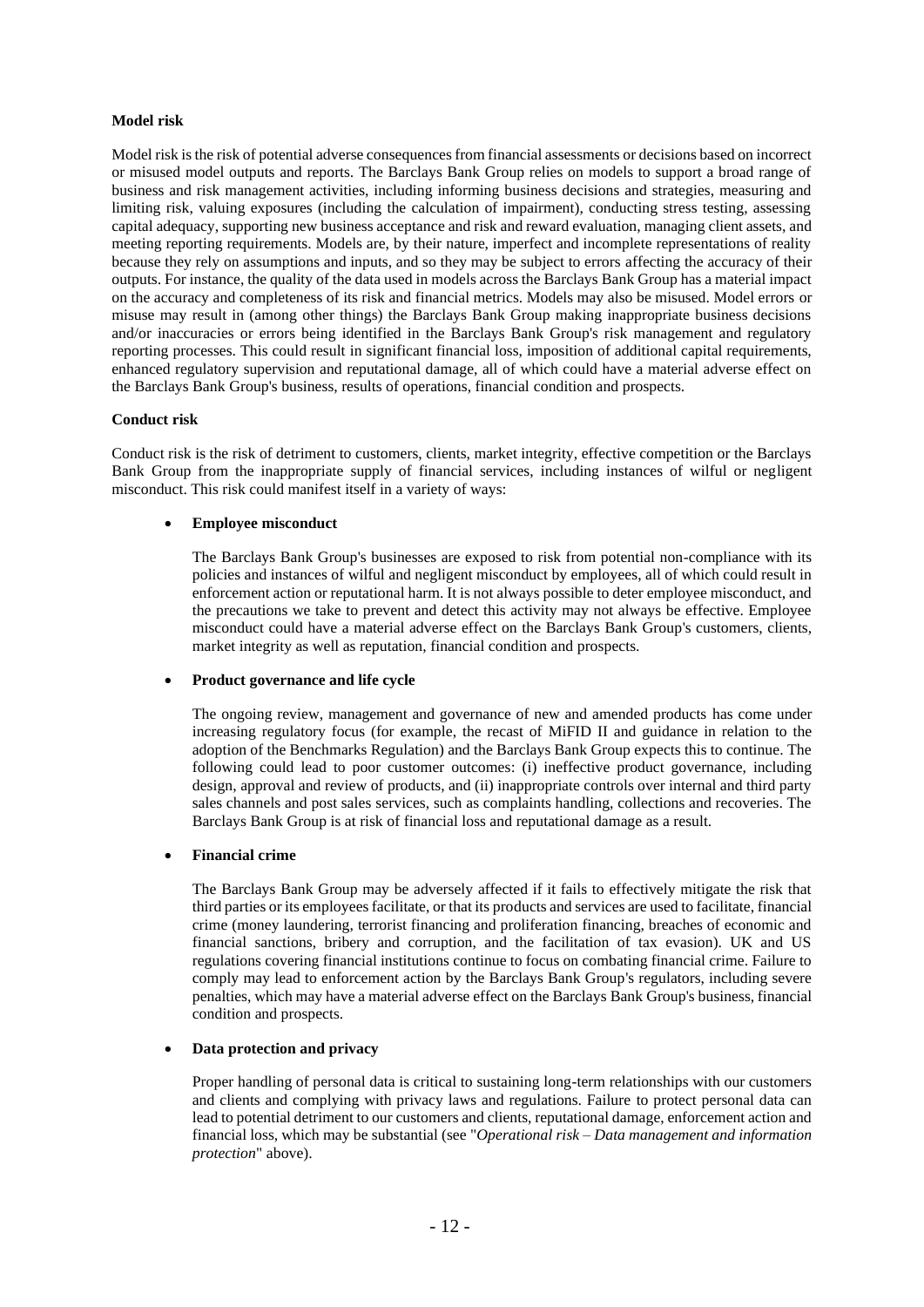#### • **Regulatory focus on culture and accountability**

Regulators around the world continue to emphasise the importance of culture and personal accountability and enforce the adoption of adequate internal reporting and whistleblowing procedures to help to promote appropriate conduct and drive positive outcomes for customers, colleagues, clients and markets. The requirements and expectations of the UK Senior Managers Regime, Certification Regime and Conduct Rules have driven additional accountabilities for individuals across the Barclays Bank Group with an increased focus on governance and rigour. Failure to meet these requirements and expectations may lead to regulatory sanctions, both for the individuals and the Barclays Bank Group.

#### **Reputation risk**

Reputation risk is the risk that an action, transaction, investment, event, decision or business relationship will reduce trust in the Barclays Bank Group's integrity and competence.

Any material lapse in standards of integrity, compliance, customer service or operating efficiency may represent a potential reputation risk. Stakeholder expectations constantly evolve, and so reputation risk is dynamic and varies between geographical regions, groups and individuals. A risk arising in one business area can have an adverse effect upon the Barclays Bank Group's overall reputation and any one transaction, investment or event (in the perception of key stakeholders) can reduce trust in the Barclays Bank Group's integrity and competence. The Barclays Bank Group's association with sensitive topics and sectors has been, and in some instances continues to be, an area of concern for stakeholders, including (i) the financing of, and investments in, businesses which operate in sectors that are sensitive because of their relative carbon intensity or local environmental impact; (ii) potential association with human rights violations (including combating modern slavery) in the Barclays Bank Group's operations or supply chain and by clients and customers; and (iii) the financing of businesses which manufacture and export military and riot control goods and services.

Reputation risk could also arise from negative public opinion about the actual, or perceived, manner in which the Barclays Bank Group conducts its business activities, or the Barclays Bank Group's financial performance, as well as actual or perceived practices in banking and the financial services industry generally. Modern technologies, in particular online social media channels and other broadcast tools that facilitate communication with large audiences in short time frames and with minimal costs, may significantly enhance and accelerate the distribution and effect of damaging information and allegations. Negative public opinion may adversely affect the Barclays Bank Group's ability to retain and attract customers, in particular, corporate and retail depositors, and to retain and motivate staff, and could have a material adverse effect on the Barclays Bank Group's business, results of operations, financial condition and prospects.

In addition to the above, reputation risk has the potential to arise from operational issues or conduct matters which cause detriment to customers, clients, market integrity, effective competition or the Barclays Bank Group (see "*Operational risk*" above).

#### **Legal risk and legal, competition and regulatory matters**

The Barclays Bank Group conducts activities in a highly regulated market which exposes it to legal risk arising from (i) the multitude of laws and regulations that apply to the businesses it operates, which are highly dynamic, may vary between jurisdictions, and are often unclear in their application to particular circumstances especially in new and emerging areas; and (ii) the diversified and evolving nature of the Barclays Bank Group's businesses and business practices. In each case, this exposes the Barclays Bank Group to the risk of loss or the imposition of penalties, damages or fines from the failure of members of the Barclays Bank Group to meet their respective legal obligations, including legal or contractual requirements. Legal risk may arise in relation to a number of the risk factors identified above, including (without limitation) as a result of (i) the UK's withdrawal from the EU, (ii) benchmark reform, (iii) the regulatory change agenda, and (iv) rapidly evolving rules and regulations in relation to data protection, privacy and cyber-security.

A breach of applicable legislation and/or regulations by the Barclays Bank Group or its employees could result in criminal prosecution, regulatory censure, potentially significant fines and other sanctions in the jurisdictions in which the Barclays Bank Group operates. Where clients, customers or other third parties are harmed by the Barclays Bank Group's conduct, this may also give rise to civil legal proceedings, including class actions. Other legal disputes may also arise between the Barclays Bank Group and third parties relating to matters such as breaches or enforcement of legal rights or obligations arising under contracts, statutes or common law. Adverse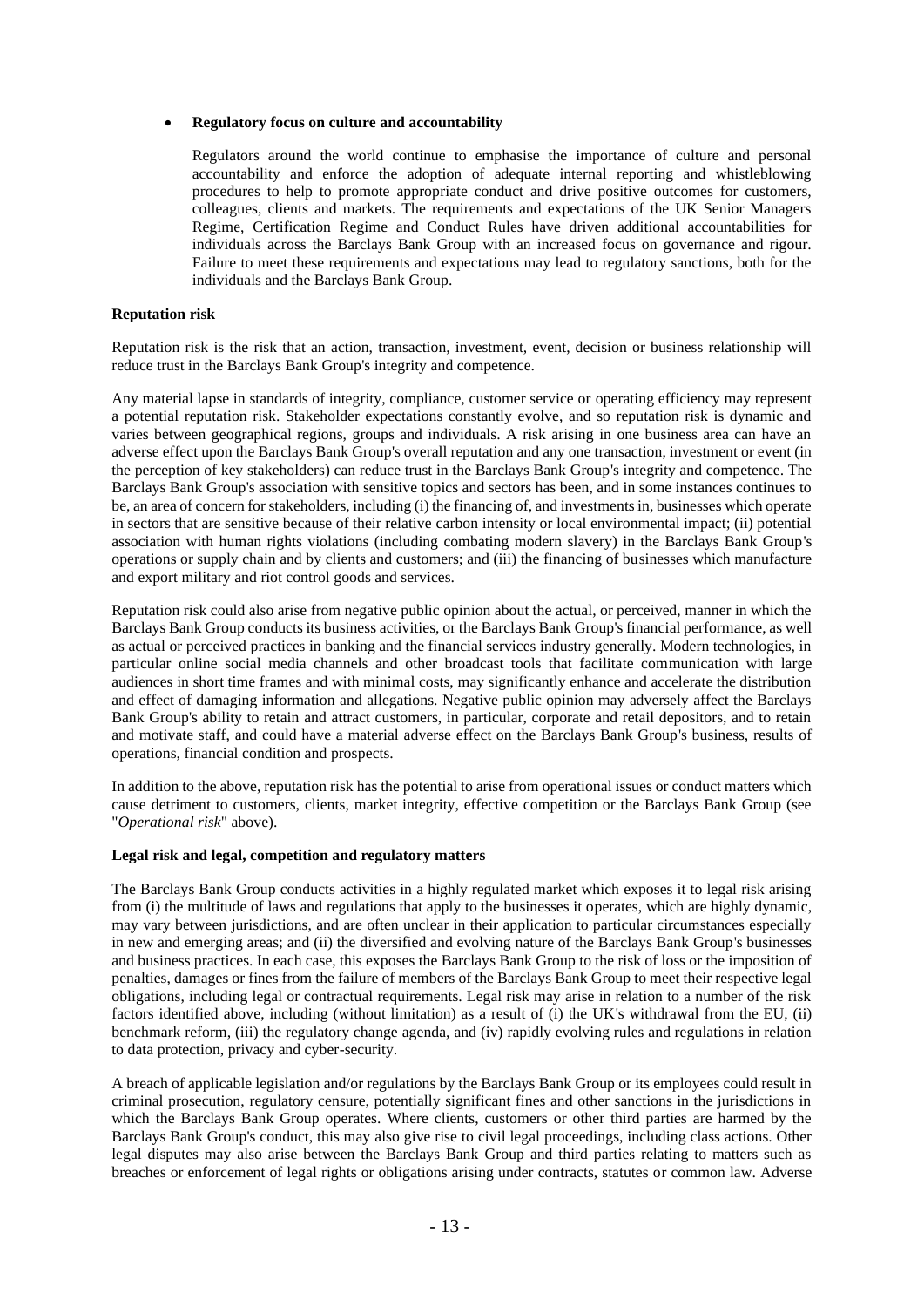findings in any such matters may result in the Barclays Bank Group being liable to third parties or may result in the Barclays Bank Group's rights not being enforced as intended.

Details of legal, competition and regulatory matters to which the Barclays Bank Group is currently exposed are set out in Note 25 (*Legal, competition and regulatory matters*) to the consolidated financial statements of the Issuer on pages 161 to 165 of the 20-F. In addition to matters specifically described in Note 25 (*Legal, competition and regulatory matters*) to the consolidated financial statements of the Issuer on pages 161 to 165 of the 20-F, the Barclays Bank Group is engaged in various other legal proceedings which arise in the ordinary course of business. The Barclays Bank Group is also subject to requests for information, investigations and other reviews by regulators, governmental and other public bodies in connection with business activities in which the Barclays Bank Group is, or has been, engaged.

The outcome of legal, competition and regulatory matters, both those to which the Barclays Bank Group is currently exposed and any others which may arise in the future, is difficult to predict. In connection with such matters, the Barclays Bank Group may incur significant expense, regardless of the ultimate outcome, and any such matters could expose the Barclays Bank Group to any of the following outcomes: substantial monetary damages, settlements and/or fines; remediation of affected customers and clients; other penalties and injunctive relief; additional litigation; criminal prosecution; the loss of any existing agreed protection from prosecution; regulatory restrictions on the Barclays Bank Group's business operations including the withdrawal of authorisations; increased regulatory compliance requirements or changes to laws or regulations; suspension of operations; public reprimands; loss of significant assets or business; a negative effect on the Barclays Bank Group's reputation; loss of confidence by investors, counterparties, clients and/or customers; risk of credit rating agency downgrades; potential negative impact on the availability and/or cost of funding and liquidity; and/or dismissal or resignation of key individuals. In light of the uncertainties involved in legal, competition and regulatory matters, there can be no assurance that the outcome of a particular matter or matters will not have a material adverse effect on the Barclays Bank Group's business, results of operations, financial condition and prospects.

#### **Regulatory action in the event a bank or investment firm in the Group is failing or likely to fail, including the exercise by the Resolution Authority of a variety of statutory resolution powers, could materially adversely affect the value of the Securities**

#### *The Issuer and the Barclays Bank Group are subject to substantial resolution powers*

Under the Banking Act, substantial powers are granted to the BoE (or, in certain circumstances, HM Treasury), in consultation with the United Kingdom Prudential Regulation Authority, the FCA and HM Treasury, as appropriate as part of a special resolution regime (the "**SRR**"). These powers enable the Bank of England (or any successor or replacement thereto and/or such other authority in the United Kingdom with the ability to exercise the UK Bail-in Power) (the "**Resolution Authority**") to implement various resolution measures and stabilisation options (including, but not limited to, the bail-in tool) with respect to a UK bank or investment firm and certain of its affiliates (currently including the Issuer) (each a "**relevant entity**") in circumstances in which the Resolution Authority is satisfied that the relevant resolution conditions are met.

Holders of the Securities should assume that, in a resolution situation, financial public support will only be available to a relevant entity as a last resort after the relevant resolution authorities have assessed and used, to the maximum extent practicable, the resolution tools, including the bail-in tool. Any such exercise of the bail-in tool in respect of the Issuer and/or the Securities may result in the cancellation of all, or a portion, of the principal amount of, interest on, or any other amounts payable on, the Securities and/or the conversion of the Securities into shares or other Securities or other obligations of the Issuer or another person, or any other modification or variation to the terms of the Securities.

The exercise of any resolution powers or any suggestion of any such exercise could materially adversely affect the value of any Securities and could lead to holders of the Securities losing some or all of the value of their investment in the Securities.

#### *Resolution powers triggered prior to insolvency may not be anticipated and Holders may have only limited rights to challenge them*

The resolution powers conferred by the SRR are intended to be used prior to the point at which any insolvency proceedings with respect to the relevant entity could have been initiated. The purpose of the resolution powers is to address the situation where all or part of a business of a relevant entity has encountered, or is likely to encounter, financial difficulties, giving rise to wider public interest concerns.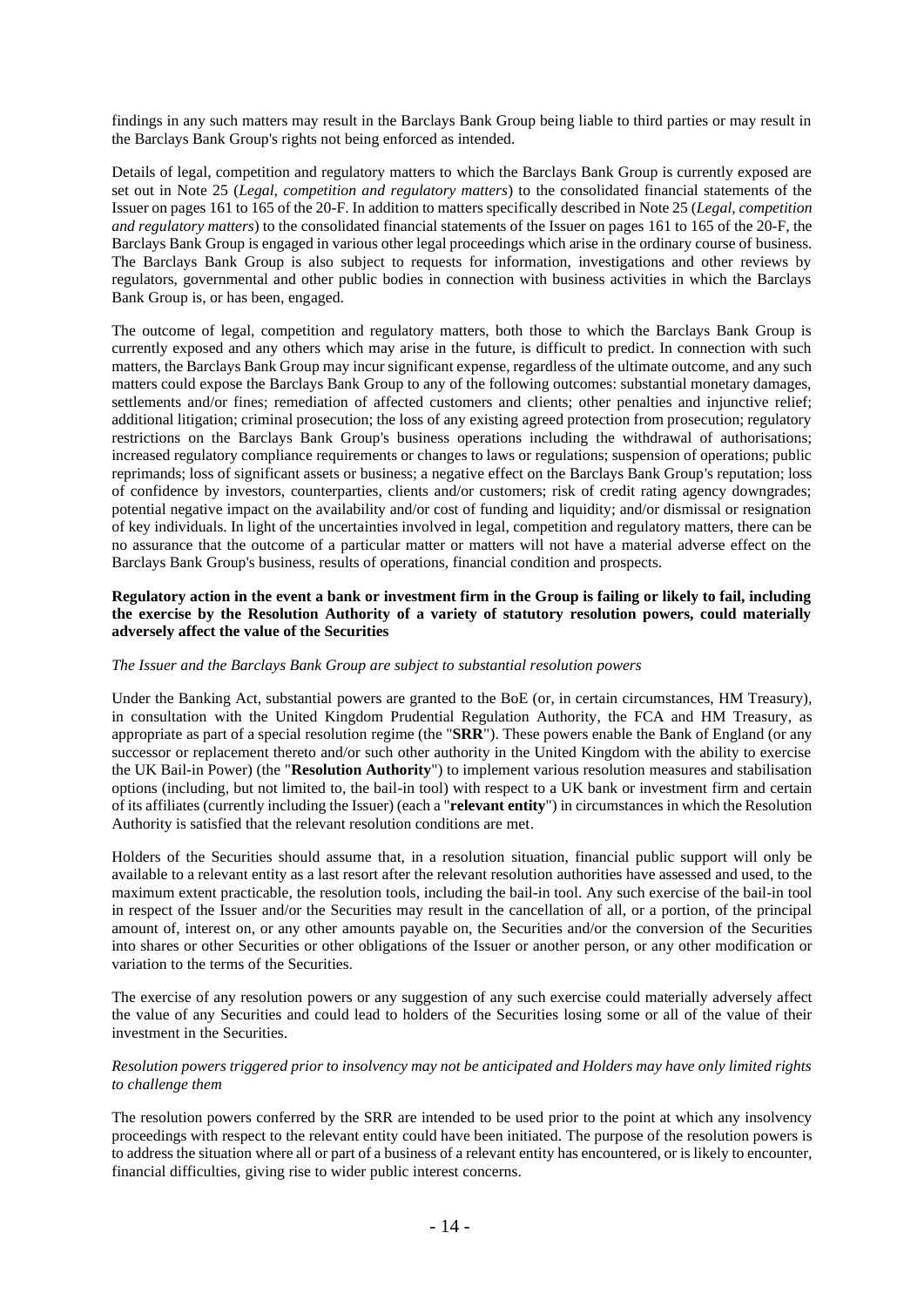Although the Banking Act provides specific conditions to the exercise of any resolution powers and, furthermore, the European Banking Authority's guidelines published in May 2015 set out the objective elements for the resolution authorities to apply in determining whether an institution is failing or likely to fail, it is uncertain how the Resolution Authority would assess such conditions in any particular pre-insolvency scenario affecting the Issuer and/or other members of the Group and in deciding whether to exercise a resolution power.

The Resolution Authority is also not required to provide any advance notice to holders of the Securities of its decision to exercise any resolution power. Therefore, holders of the Securities may not be able to anticipate a potential exercise of any such powers nor the potential effect of any exercise of such powers on the Issuer, the Group and the Securities.

Furthermore, holders of the Securities may have only limited rights to challenge and/or seek a suspension of any decision of the Resolution Authority to exercise its resolution powers (including the bail-in tool) or to have that decision reviewed by a judicial or administrative process or otherwise.

*As insured deposits are excluded from the scope of the bail-in tool and other preferred deposits (and insured deposits) rank ahead of any Securities issued by the Issuer, such Securities would be more likely to be bailed-in than certain other unsubordinated liabilities of the Issuer (such as other preferred deposits).*

As part of the reforms required by the Bank Recovery and Resolution Directive, amendments have been made to relevant legislation in the UK (including the UK Insolvency Act 1986) to establish in the insolvency hierarchy a statutory preference. Firstly, for deposits that are insured under the UK Financial Services Compensation Scheme ("**insured deposits**") to rank with existing preferred claims as 'ordinary' preferred claims and secondly, for all other deposits of individuals and micro, small and medium sized enterprises held in EEA or non-EEA branches of an EEA bank ("**other preferred deposits**"), to rank as 'secondary' preferred claims only after the 'ordinary' preferred claims.

In addition, the UK implementation of the EU Deposit Guarantee Scheme Directive increased, from July 2015, the nature and quantum of insured deposits to cover a wide range of deposits, including corporate deposits (unless the depositor is a public sector body or financial institution) and some temporary high value deposits.

The effect of these changes is to increase the size of the class of preferred creditors. All such preferred deposits will rank in the insolvency hierarchy ahead of all other unsecured senior creditors of the Issuer, including the holders of the Securities. Furthermore, insured deposits are excluded from the scope of the bail-in tool. As a result, if the bail-in tool were exercised by the Resolution Authority, the Securities would be more likely to be bailed-in than certain other unsubordinated liabilities of the Issuer such as other preferred deposits.

### *Under the terms of certain securities, you have agreed to be bound by the exercise of any UK Bail-in Power by the Resolution Authority.*

The Issuer may issue securities which are governed by the laws of a jurisdiction other than England, for the purposes of this risk factor, the "**Securities**". The terms and conditions of such Securities, as set out in the relevant prospectus or other offering document, will include provisions related to the agreement and acknowledgement with respect to the exercise of the UK Bail-in Power.

Accordingly, any UK Bail-in Power may be exercised in such a manner as to result in you and other holders of the Securities losing all or a part of the value of your investment in the Securities or receiving a different security from the Securities, which may be worth significantly less than the Securities and which may have significantly fewer protections than those typically afforded to debt securities. Moreover, the Resolution Authority may exercise the UK Bail-in Power without providing any advance notice to, or requiring the consent of, the holders of the Securities.

In addition, under the terms and conditions of the Securities, the exercise of the UK Bail-in Power by the Resolution Authority with respect to the Securities is not an Event of Default (as defined in the terms and conditions of the Securities). Prospective investors should refer to the terms and conditions of the relevant Securities for further information.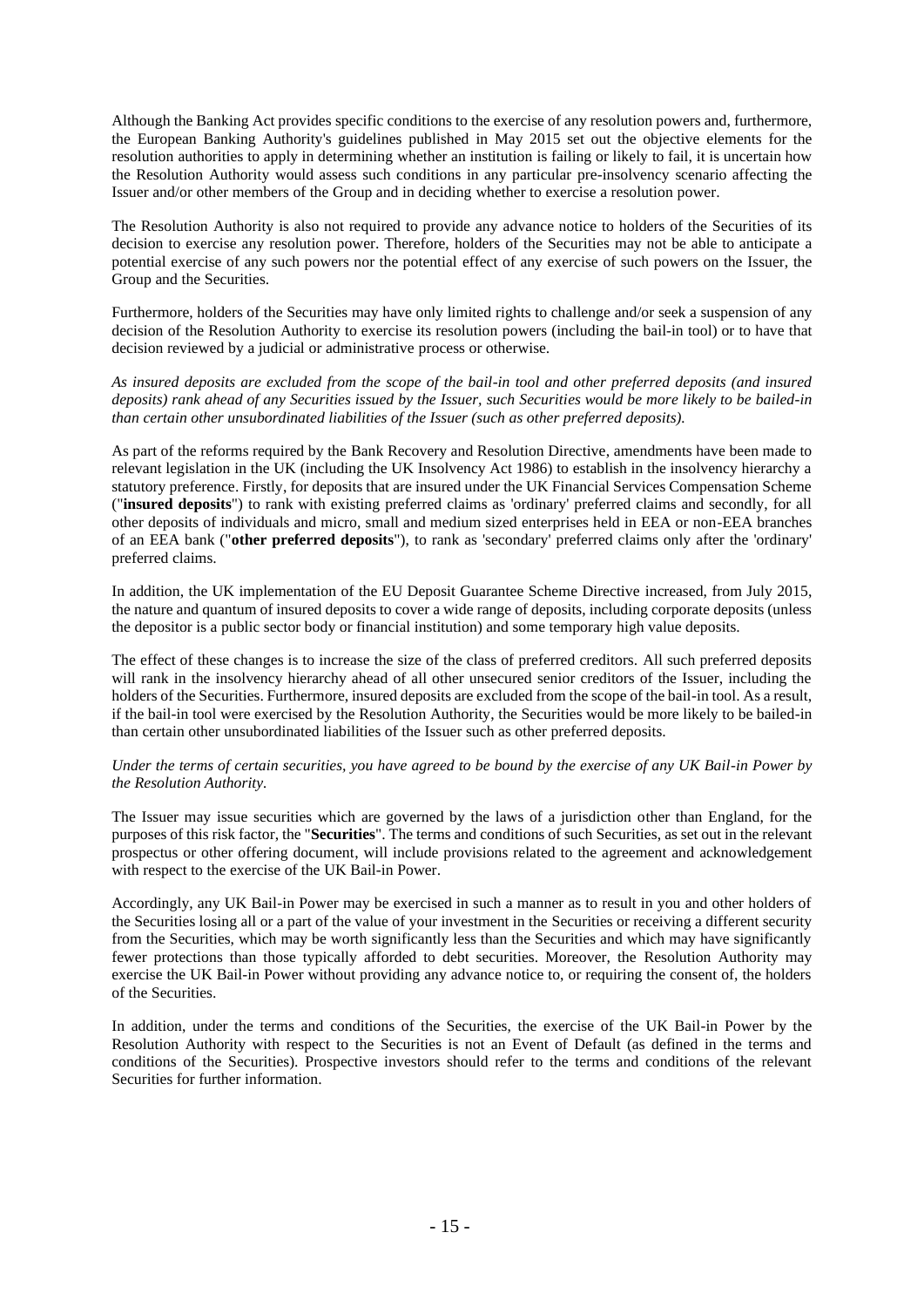### **A downgrade of the credit rating assigned by any credit rating agency to the Issuer or, if applicable, to the Securities could adversely affect the liquidity or market value of the Securities. Credit ratings downgrades could occur as a result of, among other causes, changes in the ratings methodologies used by credit rating agencies.**

The Securities may be rated by credit rating agencies and may in the future be rated by additional credit rating agencies, although the Issuer is under no obligation to ensure that the Securities issued are rated by any credit rating agency. Credit ratings may not reflect the potential impact of all risks related to structure, market, additional factors discussed in these Risk Factors and other factors that may affect the liquidity or market value of the Securities. A credit rating is not a recommendation to buy, sell or hold securities and may be revised, suspended or withdrawn by the credit rating agency at any time.

Any rating assigned to the Issuer and/or, if applicable, the Securities may be withdrawn entirely by a credit rating agency, may be suspended or may be lowered, if, in that credit rating agency's judgment, circumstances relating to the basis of the rating so warrant. Ratings may be impacted by a number of factors which can change over time, including the credit rating agency's assessment of: the Issuer's strategy and management's capability; the Issuer's financial condition including in respect of capital, funding and liquidity; competitive and economic conditions in the Issuer's key markets; the level of political support for the industries in which the Issuer operates; and legal and regulatory frameworks affecting the Issuer's legal structure, business activities and the rights of its creditors. The credit rating agencies may also revise the ratings methodologies applicable to issuers within a particular industry, or political or economic region. If credit rating agencies perceive there to be adverse changes in the factors affecting an issuer's credit rating, including by virtue of change to applicable ratings methodologies, the credit rating agencies may downgrade, suspend or withdraw the ratings assigned to an issuer and/or its securities. Revisions to ratings methodologies and actions on the Issuer's ratings by the credit rating agencies may occur in the future.

If the Issuer determines to no longer maintain one or more ratings, or if any credit rating agency withdraws, suspends or downgrades the credit ratings of the Issuer or the Securities, or if such a withdrawal, suspension or downgrade is anticipated (or any credit rating agency places the credit ratings of the Issuer or, if applicable, the Securities on "credit watch" status in contemplation of a downgrade, suspension or withdrawal), whether as a result of the factors described above or otherwise, such event could adversely affect the liquidity or market value of the Securities (whether or not the Securities had an assigned rating prior to such event).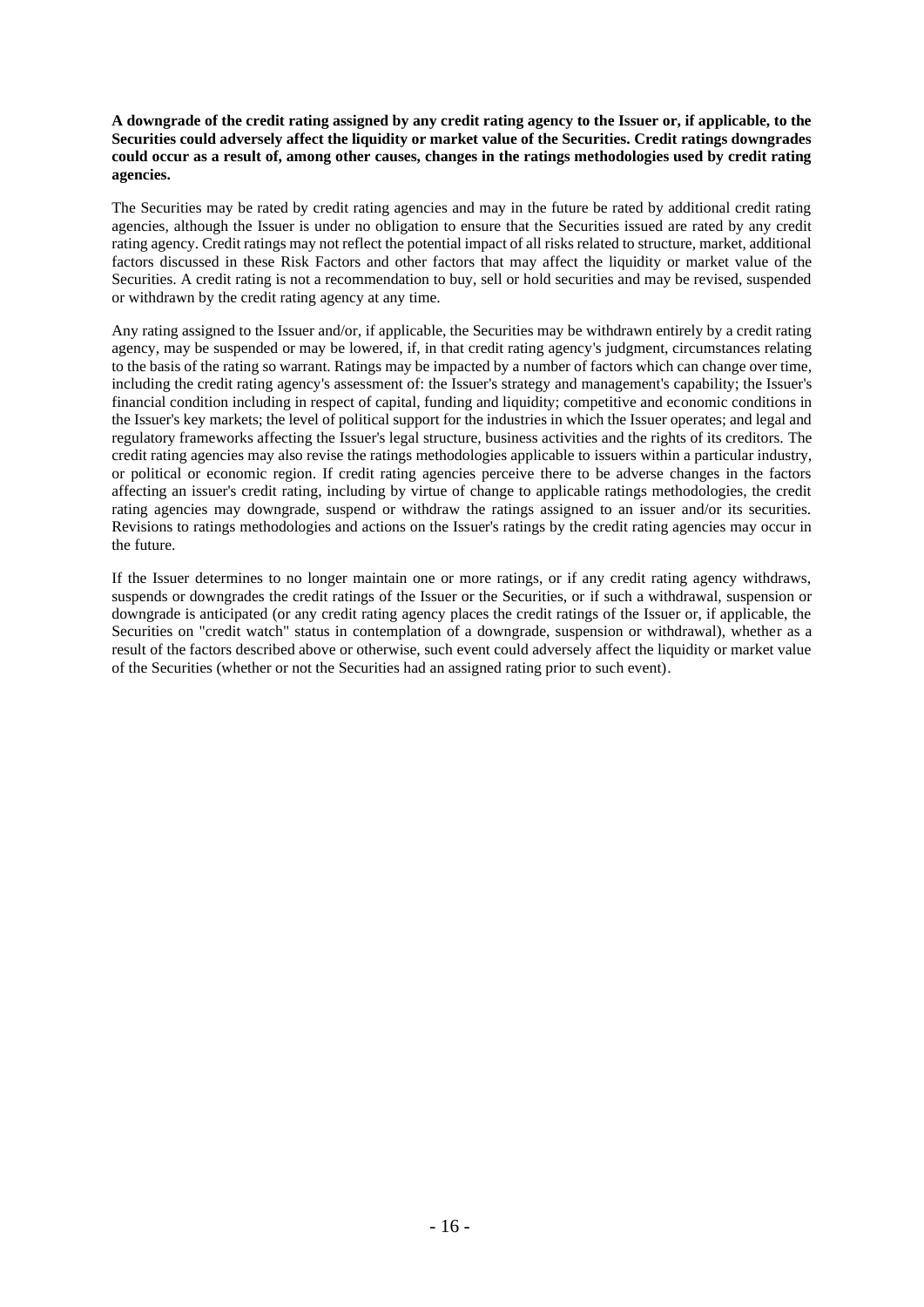# **INFORMATION INCORPORATED BY REFERENCE**

The following information has been filed with the FCA and shall be deemed to be incorporated in, and to form part of, this Registration Document:

- the Annual Report of the Issuer, as filed with the US Securities and Exchange Commission (the "**SEC**") on Form 20-F on 14 February 2020 in respect of the years ended 31 December 2019 and 31 December 2018 (the "**20-F**"), except for the section entitled "*Exhibit Index*" on page 254 of the 20-F, which is not incorporated in and does not form part of this Registration Document.
- the sections set out below from the Annual Report of the Issuer, as filed with the SEC on Form 20-F on 18 February 2019 containing the audited consolidated financial statements of the Issuer and the independent auditor's report thereon, in respect of the financial years ended 31 December 2018 and 31 December 2017 (the "**2018 20-F**"):

| Report of Independent Registered Public Accounting Firm | Pages 104-105 |
|---------------------------------------------------------|---------------|
| <b>Consolidated Financial Statements</b>                | Pages 106-112 |
| Notes to the Financial Statements                       | Pages 113-230 |

The above documents may be inspected as described in paragraph [4](#page-26-0) of "*General Information – Documents Available*" herein. The documents listed above that have been filed with the SEC are available on the SEC's website at the state of the state at a state of the state at a state of the state at a state of the state at a

[https://www.sec.gov/cgi-bin/browse-edgar?company=Barclays+Bank+PLC&owner=exclude&action=getcompa](https://www.sec.gov/cgibin/browseedgar?company=Barclays+Bank+PLC&owner=exclude&action=getcompany) [ny](https://www.sec.gov/cgibin/browseedgar?company=Barclays+Bank+PLC&owner=exclude&action=getcompany) and at [https://home.barclays/investor-relations.](https://home.barclays/investor-relations) Any information contained in any of the documents specified above which is not incorporated by reference in this Registration Document is either not relevant for prospective investors for the purposes of Article 6(1) of the Prospectus Regulation or is covered elsewhere in this Registration Document. For the avoidance of doubt, unless specifically incorporated by reference into this Registration Document, information contained on the above websites does not form part of this Registration Document.

To the extent that any document or information incorporated by reference into this Registration Document itself incorporates any information by reference, either expressly or impliedly, such information will not form part of this Registration Document for the purposes of the Prospectus Regulation, except where such information or documents are stated within this Registration Document as specifically being incorporated by reference.

The Issuer has applied IFRS as issued by the International Accounting Standards Board and as endorsed by the EU in the financial statements incorporated by reference above. A summary of the significant accounting policies for the Issuer is included in the 20-F and the 2018 20-F.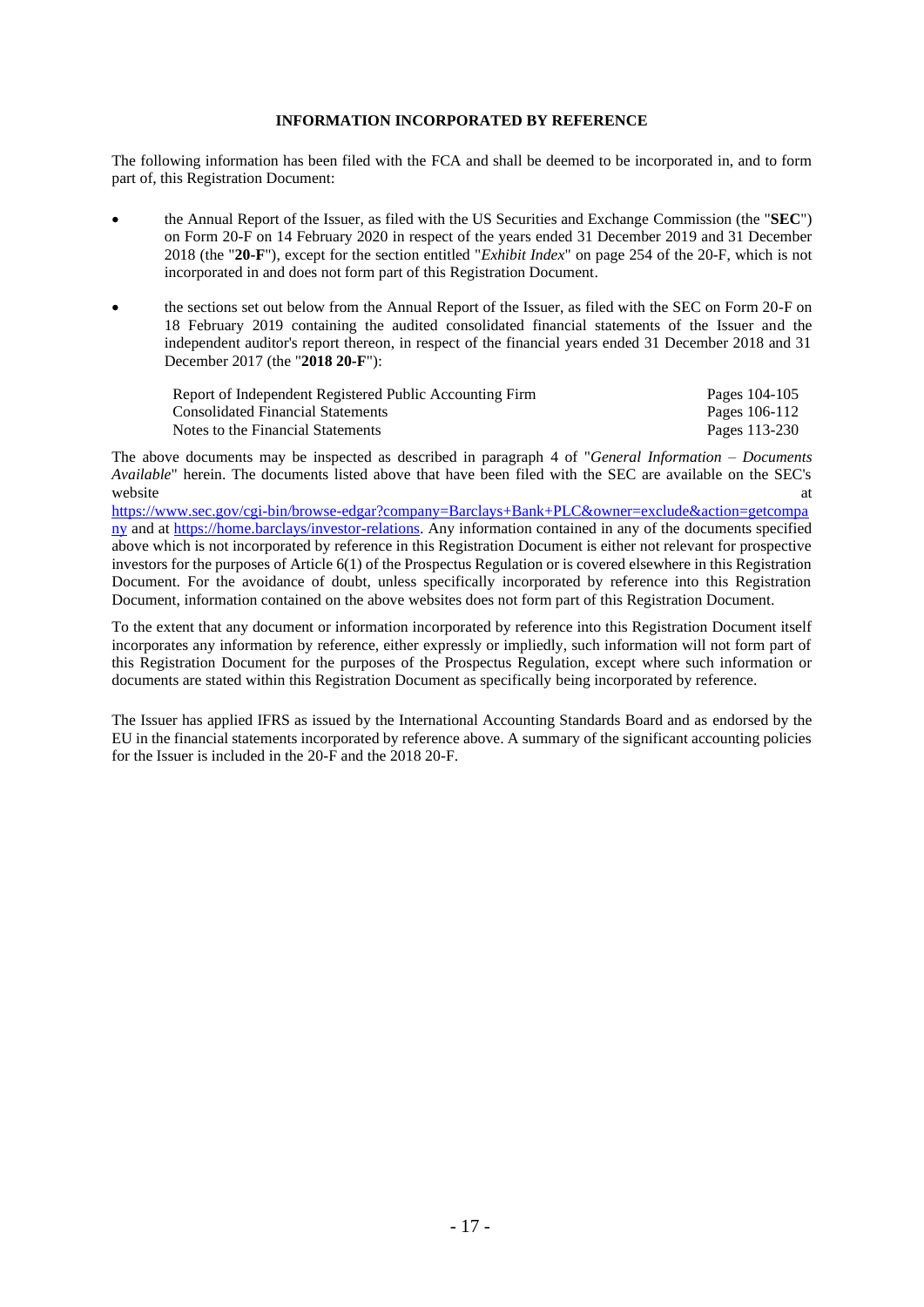#### **FORWARD-LOOKING STATEMENTS**

This Registration Document and certain documents incorporated by reference herein contain certain forward-looking statements within the meaning of Section 21E of the US Securities Exchange Act of 1934, as amended, and Section 27A of the US Securities Act of 1933, as amended, with respect to the Barclays Bank Group. The Issuer cautions readers that no forward-looking statement is a guarantee of future performance and that actual results or other financial condition or performance measures could differ materially from those contained in the forward-looking statements. These forward-looking statements can be identified by the fact that they do not relate only to historical or current facts. Forward-looking statements sometimes use words such as "may", "will", "seek", "continue", "aim", "anticipate", "target", "projected", "expect", "estimate", "intend", "plan", "goal", "believe", "achieve" or other words of similar meaning. Examples of forward-looking statements include, among others, statements or guidance regarding or relating to the Barclays Bank Group's future financial position, income growth, assets, impairment charges, provisions, business strategy, capital, leverage and other regulatory ratios, payment of dividends (including dividend payout ratios and expected payment strategies), projected levels of growth in the banking and financial markets, projected costs or savings, any commitments and targets, estimates of capital expenditures, plans and objectives for future operations, projected employee numbers, IFRS impacts and other statements that are not historical fact.

By their nature, forward-looking statementsinvolve risk and uncertainty because they relate to future events and circumstances. The forward-looking statements speak only as at the date on which they are made and such statements may be affected by changes in legislation, the development of standards and interpretations under IFRS, including evolving practices with regard to the interpretation and application of accounting and regulatory standards, the outcome of current and future legal proceedings and regulatory investigations, future levels of conduct provisions, the policies and actions of governmental and regulatory authorities, geopolitical risks and the impact of competition. In addition, factors including (but not limited to) the following may have an effect: capital, leverage and other regulatory rules applicable to past, current and future periods; UK, US, Eurozone and global macroeconomic and business conditions; the effects of any volatility in credit markets; market related risks such as changes in interest rates and foreign exchange rates; effects of changes in valuation of credit market exposures; changes in valuation of issued securities; volatility in capital markets; changes in credit ratings of any entity within the Barclays Bank Group or any securities issued by such entities; instability as a result of the exit by the UK from the EU and the disruption that may subsequently result in the UK and globally; and the success of future acquisitions, disposals and other strategic transactions. A number of these influences and factors are beyond the Barclays Bank Group's control. As a result, the Barclays Bank Group's actual financial position, future results, dividend payments, capital, leverage or other regulatory ratios or other financial and non-financial metrics or performance measures may differ materially from the statements or guidance set forth in the Barclays Bank Group's forward-looking statements. Additional risks and factors which may impact the Barclays Bank Group's future financial condition and performance are identified in the Barclays Bank Group's filings with the SEC (including, without limitation, in the 20-F (as defined in the "*Information Incorporated by Reference*" section above)), which are available on the SEC's website at [http://www.sec.gov.](http://www.sec.gov/)

Any forward-looking statements made herein speak only as of the date they are made and it should not be assumed that they have been revised or updated in the light of new information or future events. Except as required by the PRA, the FCA and the London Stock Exchange plc (the "**LSE**") or applicable law, the Barclays Bank Group expressly disclaims any obligation or undertaking to release publicly any updates or revisions to any forward-looking statements contained herein to reflect any change in the Barclays Bank Group's expectations with regard thereto or any change in events, conditions or circumstances on which any such statement is based. The reader should, however, consult any additional disclosures that the Barclays Bank Group has made or may make in documents it has published or may publish via the Regulatory News Service of the LSE and/or has filed or may file with the SEC.

Subject to the Barclays Bank Group's obligations under the applicable laws and regulations of any relevant jurisdiction, (including, without limitation, the UK and the US), in relation to disclosure and ongoing information, the Issuer undertakes no obligation to update publicly or revise any forward looking statements, whether as a result of new information, future events or otherwise.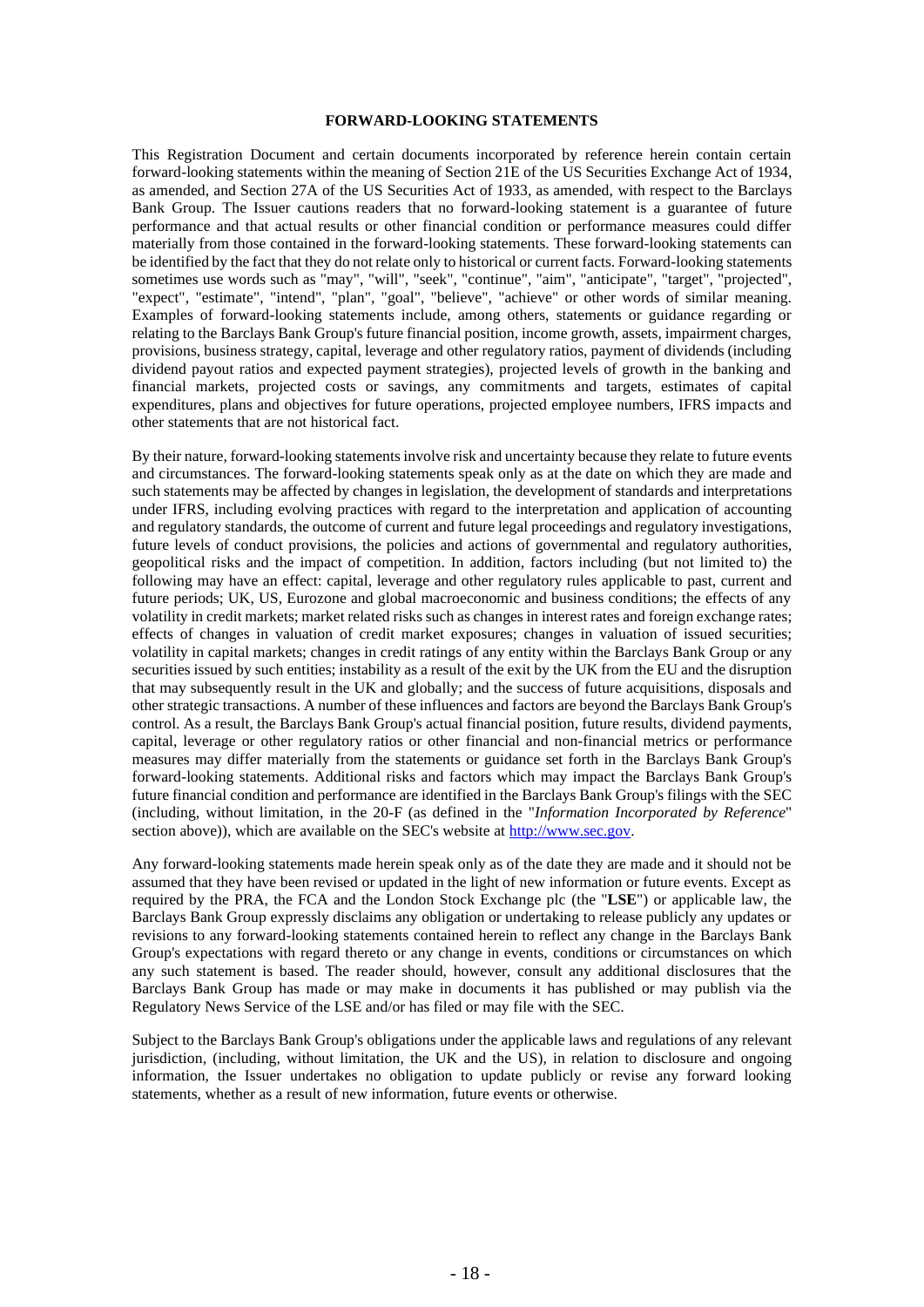#### **THE ISSUER, THE BARCLAYS BANK GROUP AND THE GROUP**

The Issuer is a public limited company registered in England and Wales under number 1026167. The liability of the members of the Issuer is limited. It has its registered and head office at 1 Churchill Place, London, E14 5HP, United Kingdom (telephone number +44 (0)20 7116 1000). The Issuer was incorporated on 7 August 1925 under the Colonial Bank Act 1925 and on 4 October 1971 was registered as a company limited by shares under the Companies Acts 1948 to 1967. Pursuant to The Barclays Bank Act 1984, on 1 January 1985, the Issuer was re-registered as a public limited company and its name was changed from 'Barclays Bank International Limited' to 'Barclays Bank PLC'. The whole of the issued ordinary share capital of the Issuer is beneficially owned by Barclays PLC. Barclays PLC is the ultimate holding company of the Group. The Issuer's principal activity is to offer products and services designed for larger corporate, wholesale and international banking clients.

Barclays is a British universal bank with a diversified and connected portfolio of businesses, serving retail and wholesale customers and clients globally. The Group's businesses include consumer banking and payments operations around the world, as well as a top-tier, full service, global consumer and investment bank. The Group operates as two divisions – the Barclays UK division ("**Barclays UK**") and the Barclays International division ("**Barclays International**"). These are housed in two banking subsidiaries – Barclays UK sits within Barclays Bank UK PLC and Barclays International sits within the Issuer – which are supported by Barclays Execution Services Limited. Barclays Execution Services Limited is the Group-wide service company providing technology, operations and functional services to businesses across the Group.

The short term unsecured obligations of the Issuer are rated A-1 by S&P Global Ratings Europe Limited, P-1 by Moody's Investors Service Ltd. and F1 by Fitch Ratings Limited and the long-term unsecured unsubordinated obligations of the Issuer are rated A by S&P Global Ratings Europe Limited, A1 by Moody's Investors Service Ltd. and A+ by Fitch Ratings Limited.

Based on the Barclays Bank Group's audited financial information for the year ended 31 December 2019, the Barclays Bank Group had total assets of £876,672m (2018: £877,700m), loans and advances at amortised cost of £141,636m (2018: £136,959m), total deposits of £213,881m (2018: £199,337m), and total equity of £50,615m (2018: £47,711m) (including non-controlling interests of £0 (2018: £2m)). The profit before tax of the Barclays Bank Group for the year ended 31 December 2019 was £3,112m (2018: £1,286m) after credit impairment charges of £1,202m (2018: £643m). The financial information in this paragraph is extracted from the audited consolidated financial statements of the Issuer for the year ended 31 December 2019.

#### **Legal Proceedings**

For a description of the governmental, legal or arbitration proceedings that the Issuer and the Barclays Bank Group face, see Note 23 (*Provisions*) and Note 25 (*Legal, competition and regulatory matters*) to the consolidated financial statements of the Issuer on pages 159 to 160 and pages 161 to 165 respectively, of the 20-F.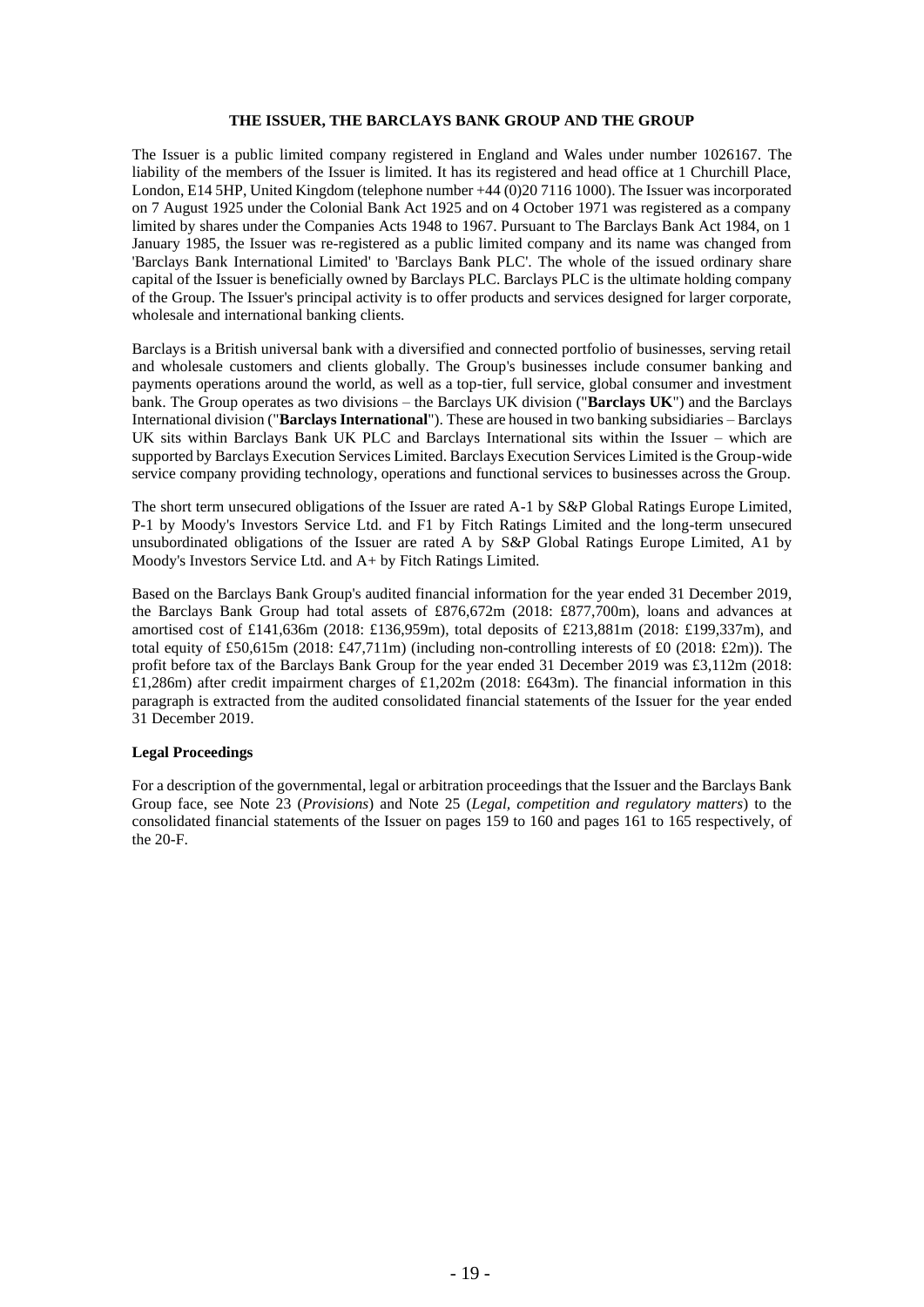# **Directors**

The Directors of the Issuer, each of whose business address is 1 Churchill Place, London E14 5HP, United Kingdom, their functions in relation to the Issuer and their principal outside activities (if any) of significance to the Issuer are as follows:

| <b>Name</b>         | $Function(s)$ within the Issuer                          | <b>Principal outside activities</b>                                                                                                                                                                                                                                                                                            |
|---------------------|----------------------------------------------------------|--------------------------------------------------------------------------------------------------------------------------------------------------------------------------------------------------------------------------------------------------------------------------------------------------------------------------------|
| Nigel Higgins       | Non-Executive Director and<br>Chairman                   | Barclays PLC (Group Chairman); Sadler's<br>Wells (Chairman); Tetra Laval Group (Non-<br><b>Executive Director</b> )                                                                                                                                                                                                            |
| <b>James Staley</b> | Executive Director and Chief<br><b>Executive Officer</b> | Barclays PLC (Executive Director and Group<br>Chief Executive<br>Officer);<br>Institute<br>of<br>International Finance (Board Member); Bank<br>Policy Institute (Board Member)                                                                                                                                                 |
| Tushar Morzaria     | <b>Executive Director</b>                                | Barclays PLC (Executive Director and Group<br>Finance Director); The 100 Group of the FTSE<br>100 Finance Directors (Member); Sterling<br>Risk Free References Rates Working Group<br>(Chair)                                                                                                                                  |
| Michael Ashley      | Non-Executive Director                                   | Barclays PLC (Non-Executive Director);<br>Barclays Capital Securities Limited (Non-<br>Executive Director); International Ethics<br>Standards Board for Accountants (Member);<br><b>Standards</b><br><b>ICAEW</b><br>Ethics<br>Committee<br>(Member); Charity Commission<br>Board<br>(Member); Cabinet Office Board (Member)   |
| Tim Breedon         | Non-Executive Director                                   | Barclays PLC (Non-Executive Director);<br>Barclays Capital Securities Ltd<br>$(Non-$<br>Executive Director); Apax Group<br>Alpha<br>Limited (Chairman)                                                                                                                                                                         |
| Mary Anne Citrino   | Non-Executive Director                                   | Barclays PLC (Non-Executive Director);<br>Ahold<br>Delhaize<br>N.V.<br>(Non-Executive<br>Director); Alcoa Corporation (Non-Executive<br>Director); HP Inc (Non-Executive Director);<br>The Blackstone Group L.P. (Senior Advisor)                                                                                              |
| Mohamed<br>Erian    | A. El- Non-Executive Director                            | Barclays PLC (Non-Executive Director);<br>Under Armour Inc. (Non-Executive Director);<br>SE (Chief Economic<br>Allianz<br>Advisor);<br>Funds<br>Management<br>(Senior<br>Gramercy<br>Advisor); Investcorp Bank BSC (Senior<br>Advisor)                                                                                         |
| Dawn Fitzpatrick    | Non-Executive Director                                   | Barclays PLC (Non-Executive Director);<br>Soros Fund Management LLC (Chief<br>Investment Officer); The New York Federal<br>Reserve's Investor Advisory Committee on<br>Financial Markets (Member); Advisory Board<br>and Investment Committee of the Open<br>Society Foundations'<br>Justice<br>Economic<br>Programme (Member) |
| Mary Francis        | Non-Executive Director                                   | Barclays PLC (Non-Executive Director);<br>Valaris PLC (Non-Executive Director); The<br>Institute of Business Ethics (Advisory Panel                                                                                                                                                                                            |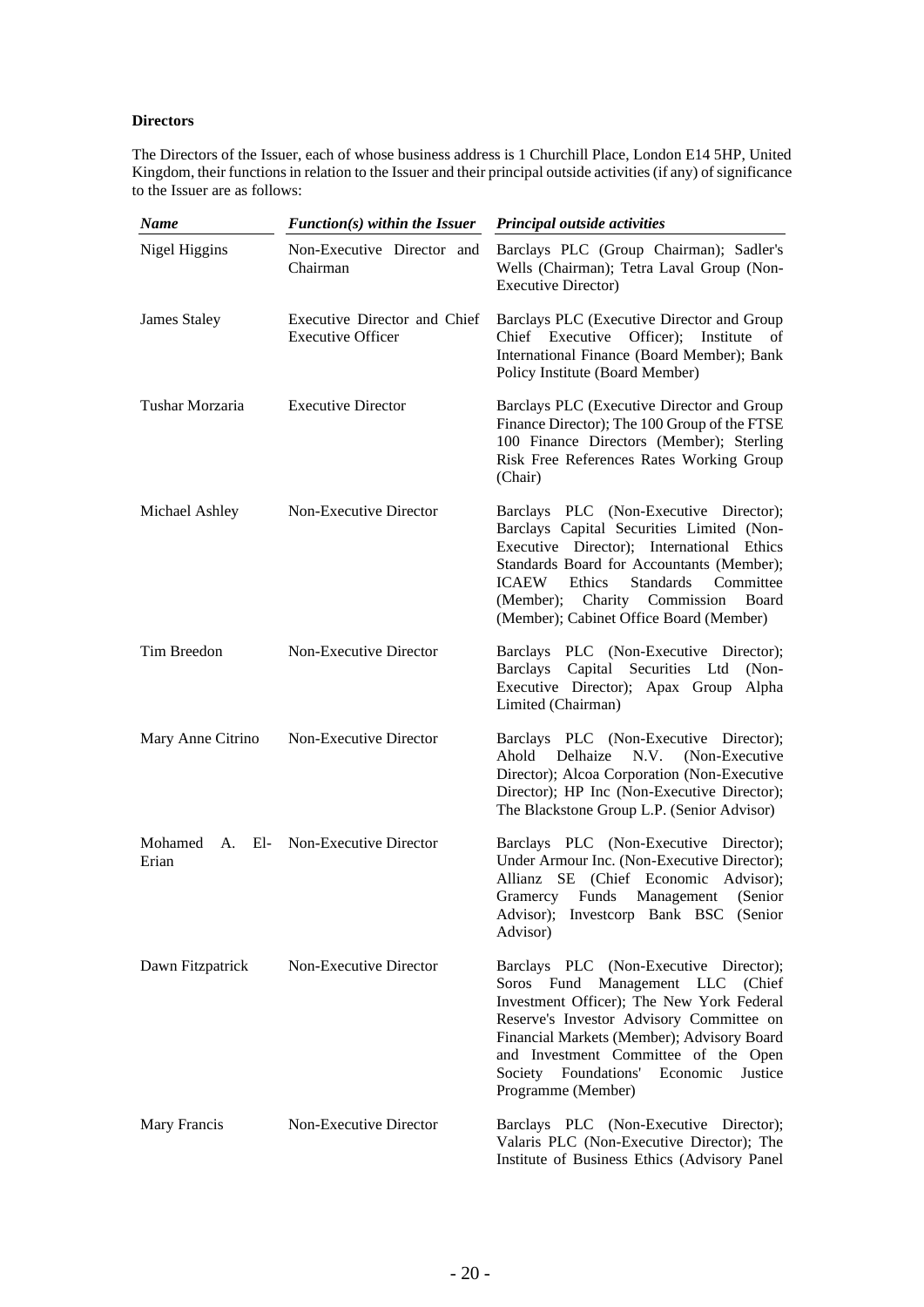| <b>Name</b>      | $Function(s)$ within the Issuer | <b>Principal outside activities</b>                                                                                                |  |  |
|------------------|---------------------------------|------------------------------------------------------------------------------------------------------------------------------------|--|--|
|                  |                                 | Member); U.K. Takeover Appeal Board<br>(Member)                                                                                    |  |  |
| Diane Schueneman | Non-Executive Director          | Barclays PLC (Non-Executive Director);<br>Barclays US LLC (Non-Executive Director);<br>Barclays Execution Services Limited (Chair) |  |  |

No potential conflicts of interest exist between any duties to the Issuer, of the Directors listed above, and their private interests and/or other duties.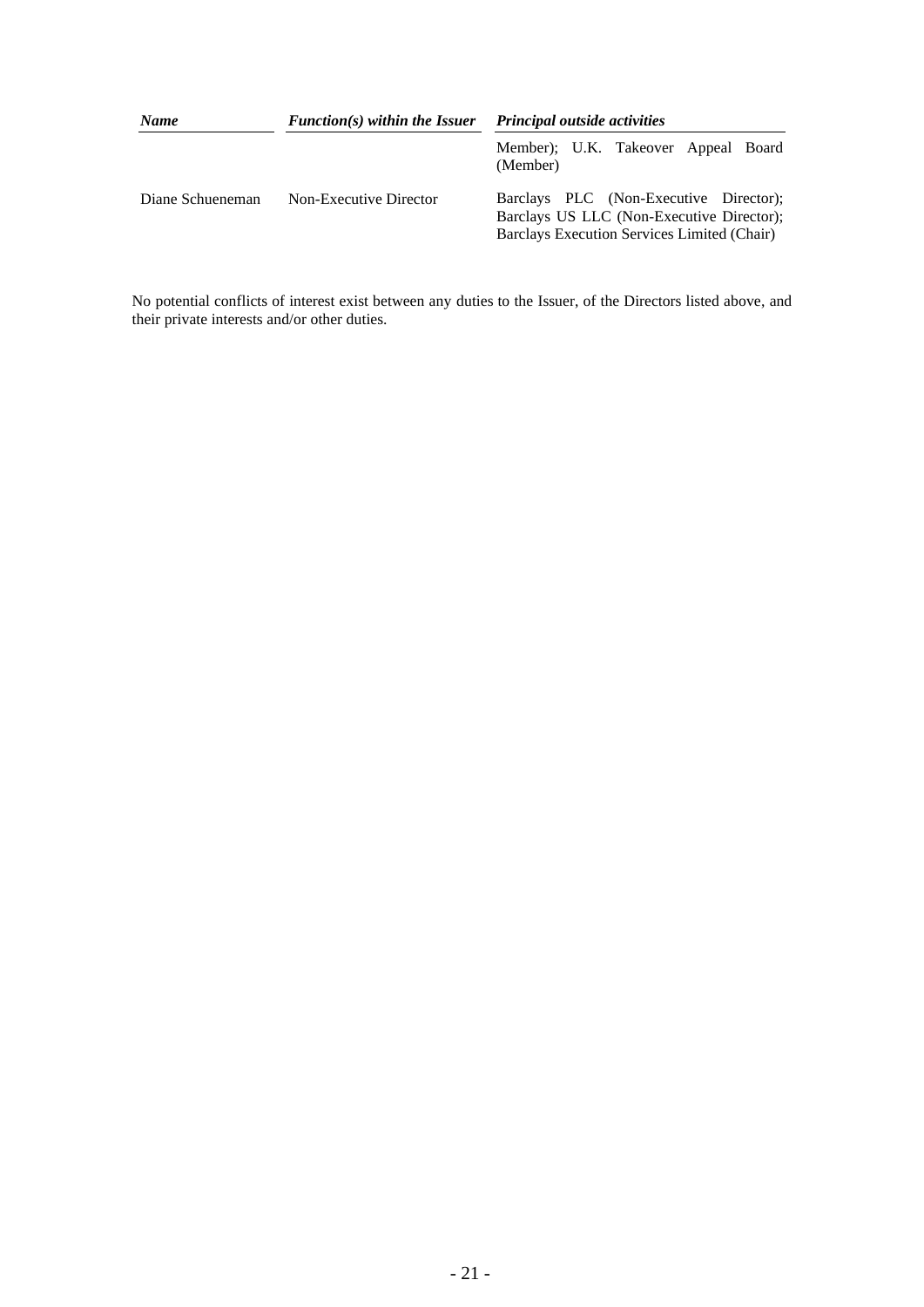# **GENERAL INFORMATION**

# 1. **Significant Change Statement**

There has been no significant change in the financial position or financial performance of the Issuer or the Barclays Bank Group since 31 December 2019.

### **Material Adverse Change Statement**

There has been no material adverse change in the prospects of the Issuer or the Barclays Bank Group since 31 December 2019.

# 2. **Legal Proceedings**

Save as disclosed under Note 23 (*Provisions*) and Note 25 (*Legal, competition and regulatory matters*) to the consolidated financial statements of the Issuer as set out on pages 159 to 160 and pages 161 to 165 respectively, of the 20-F, there are no governmental, legal or arbitration proceedings (including any such proceedings which are pending or threatened of which the Issuer is aware) during the 12 months preceding the date of this Registration Document which may have, or have had in the recent past, significant effects on the financial position or profitability of the Issuer and/or the Barclays Bank Group.

# 3. **Auditors**

The annual consolidated financial statements of the Issuer for the years ended 31 December 2018 and 31 December 2019 have each been audited without qualification by KPMG LLP ("**KPMG**"), chartered accountants and registered auditors (a member of the Institute of Chartered Accountants in England and Wales), of 15 Canada Square, London E14 5GL, United Kingdom.

### <span id="page-26-0"></span>4. **Documents Available**

For as long as this Registration Document remains in effect or any Securities issued in conjunction with this Registration Document remain outstanding, copies of the following documents will, when available, be made available during usual business hours on a weekday (Saturdays, Sundays and public holidays excepted) for inspection and in the case o[f \(b\),](#page-26-1) [\(c\)](#page-26-2) and [\(d\)](#page-26-3) below shall be available for collection, free of charge, at the registered office of the Issuer and at https://home.barclays/investor-relations.

- (a) the constitutional documents of the Issuer;
- <span id="page-26-1"></span>(b) the documents set out in the "*Information Incorporated by Reference*" section of this Registration Document;
- <span id="page-26-2"></span>(c) all future annual reports and semi-annual financial statements of the Issuer; and
- <span id="page-26-3"></span>(d) the Registration Document.

For the avoidance of doubt, unless specifically incorporated by reference into this Registration Document, information contained on the above websites do not form part of this Registration Document.

### 5. **Ratings**

The credit ratings included or referred to in this Registration Document will be treated for the purposes of the CRA Regulation as having been issued by Fitch, Moody's and S&P, each of which is established in the EU and has been registered under the CRA Regulation.\*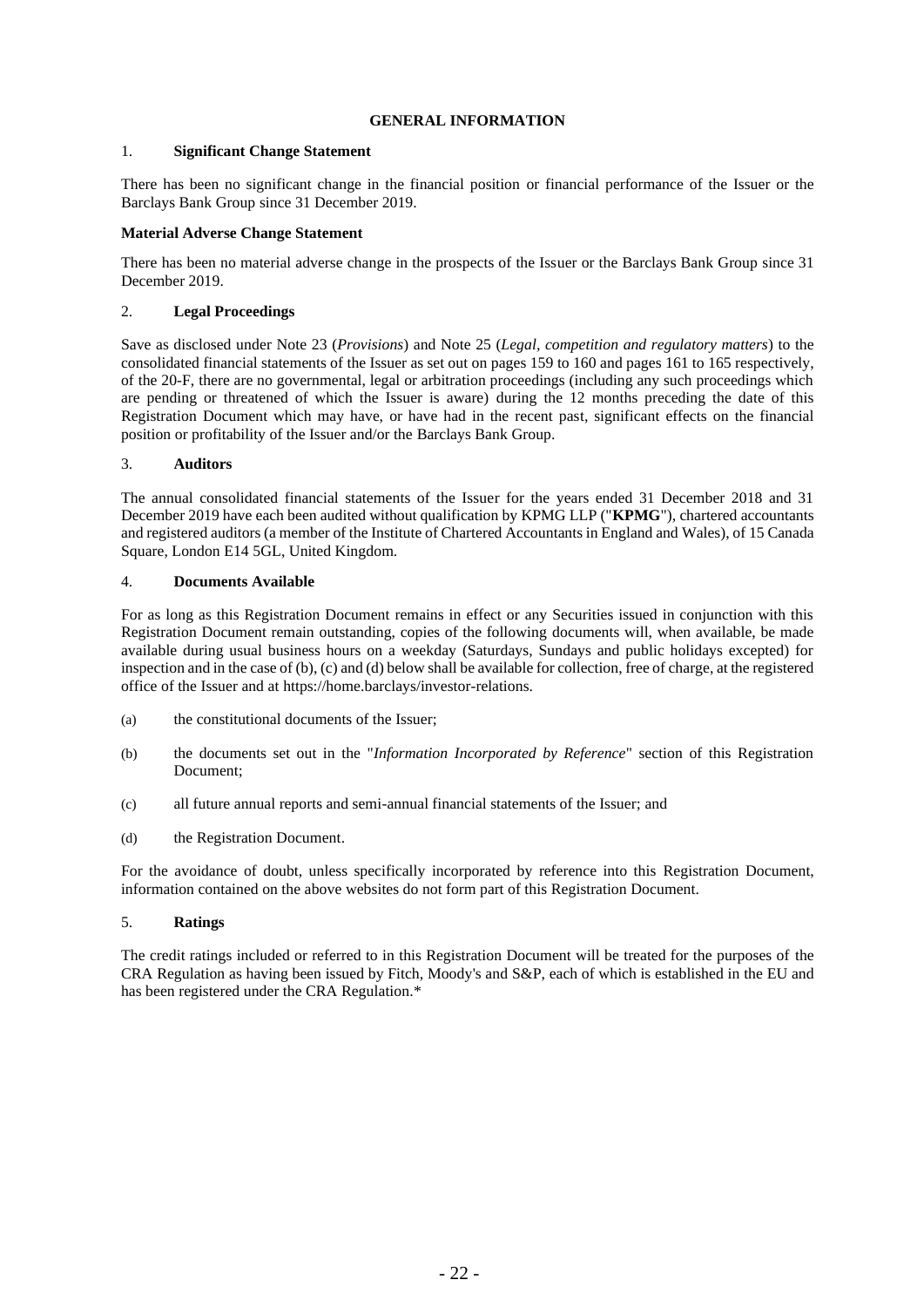As of the date of this Registration Document, the short-term unsecured obligations of the Issuer are rated A-1 by Standard & Poor's<sup>1</sup>, P-1 by Moody's<sup>2</sup>, and F1 by Fitch<sup>3</sup> and the long-term obligations of the Issuer are rated A by Standard & Poor's<sup>4</sup>, A1 by Moody's<sup>5</sup>, and A+ by Fitch<sup>6</sup>.

# 6. **Legal Entity Identifier**

The Legal Entity Identifier (LEI) of the Issuer is G5GSEF7VJP5I7OUK5573.

# 7. **Issuer Website**

The Issuer's website is https://home.barclays/. Unless specifically incorporated by reference into this Registration Document, information contained on the website does not form part of this Registration Document.

2 'P-1' Issuers (or supporting institutions) rated Prime-1 have a superior ability to repay short-term debt obligations.

<sup>3</sup> An 'F1' rating indicates the strongest intrinsic capacity for timely payment of financial commitments; may have an added "+" to denote any exceptionally strong credit feature.

<sup>4</sup> An obligation rated 'A' is somewhat more susceptible to the adverse effects of changes in circumstances and economic conditions than obligations in higher-rated categories. However, the obligor's capacity to meet its financial commitments on the obligation is still strong. Ratings from 'AA' to 'CCC' may be modified by the addition of a plus (+) or minus (-) sign to show relative standing within the rating categories.

<sup>5</sup> Obligations rated 'A' are judged to be upper-medium grade and are subject to low credit risk. Note: Moody's appends numerical modifiers 1, 2, and 3 to each generic rating classification from 'Aa' through 'Caa'. The modifier 1 indicates that the obligation ranks in the higher end of its generic rating category; the modifier 2 indicates a mid-range ranking; and the modifier 3 indicates a ranking in the lower end of that generic rating category.

6 'A' ratings denote strong prospects for ongoing viability. Fundamental characteristics are strong and stable, such that it is unlikely that the bank would have to rely on extraordinary support to avoid default. This capacity may, nevertheless, be more vulnerable to adverse business or economic conditions than is the case for higher ratings.

**<sup>\*</sup> Notes on Issuer ratings:** The information in these footnotes has been extracted from information made available by each rating agency (as at the date of this Registration Document) referred to below. The Issuer confirms that such information has been accurately reproduced and that, so far as the Issuer is aware, and is able to ascertain from information published by such rating agencies, no facts have been omitted which would render the reproduced information inaccurate or misleading.

<sup>1</sup> A short-term obligation rated 'A-1' is rated in the highest category by S&P Global Ratings. The obligor's capacity to meet its financial commitments on the obligation is strong. Within this category, certain obligations are designated with a plus sign (+). This indicates that the obligor's capacity to meet its financial commitments on these obligations is extremely strong.